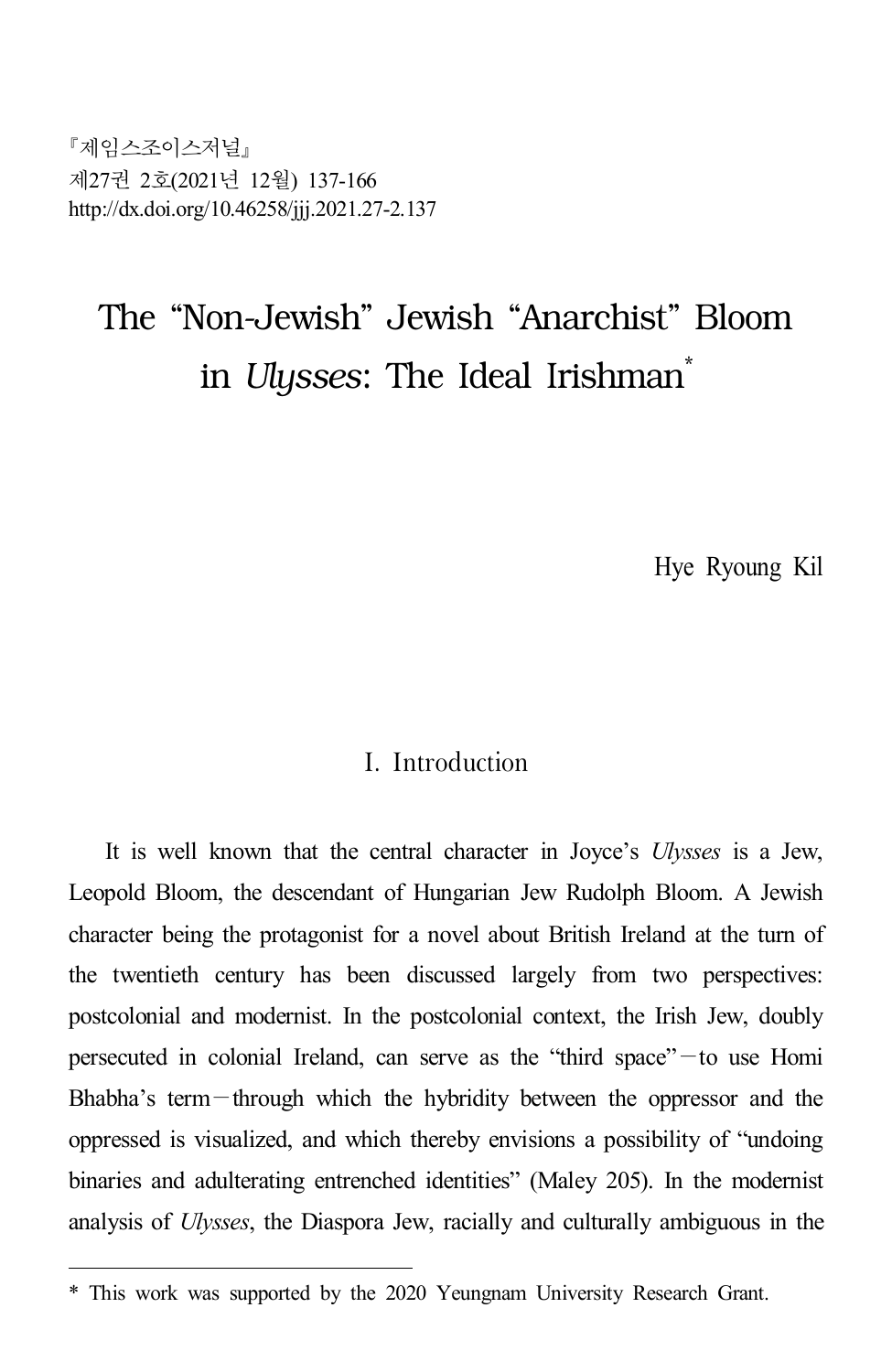nationalistic world, may represent the modern man whose identity remains an "enigmatic open space," "perpetually defined and described by others" (Kiberd 347), and thus suggesting "possibilities of Irish self-making" (Davidson, "Why" 679).

Nevertheless, it seems worth exploring why the Irish Ulysses is or has to be a Jew instead of any other non-European outcast who is culturally equivocal, especially when Joyce remarked in a letter to Carlo Linati: "[*Ulysses*] is the epic of two races (Israel-Ireland)" (*SL* 271). What is curious is why Joyce employed a Jewish character for the protagonist in his novel about Ireland, and not why he chose a Jew for his Ulysses. The connection between the Homeric hero and Jewishness has been suggested as the French philologist Victor Bérard's *Les Phéniciens et l'Odyssée* (1902), to which Joyce referenced in his "notebook for *Ulysses*," provided him with a "theory of the Semitic origin of the *Odyssey*" (Reizbaum 26-27). Yet, Ulysses the Homeric hero, being a figurative expression for the "unconquered hero" Bloom (*U* 11.342), the latter's Jewishness would not seem so critical a qualification for Joyce's protagonist. It is Bloom's daily experience in Dublin and his response to it, condensed into one word "unconquered" which presumes vulnerability, that makes him the "perfect, positive metaphor for the modern condition" (Levitt 151). It is true for this reason that Jewishness, representing the cultural ambivalence or vulnerability of "Everyman or Noman" (*U* 17.2008), played a central role "in the creation of modernist fiction" (Linett 250). Bloom is thus regarded as "the archetypal Modernist figure" that represents "all humanity in the twentieth century" (Levitt 146).

It can be said, however, that the Jewish Bloom as the hero of the Irish epic, rather than of the modernist novel, was more of a deliberate choice by Joyce. Of course, there, too, exists a mythic connection between the Phoenicians and the ancient Irish or Milesians, highlighted by the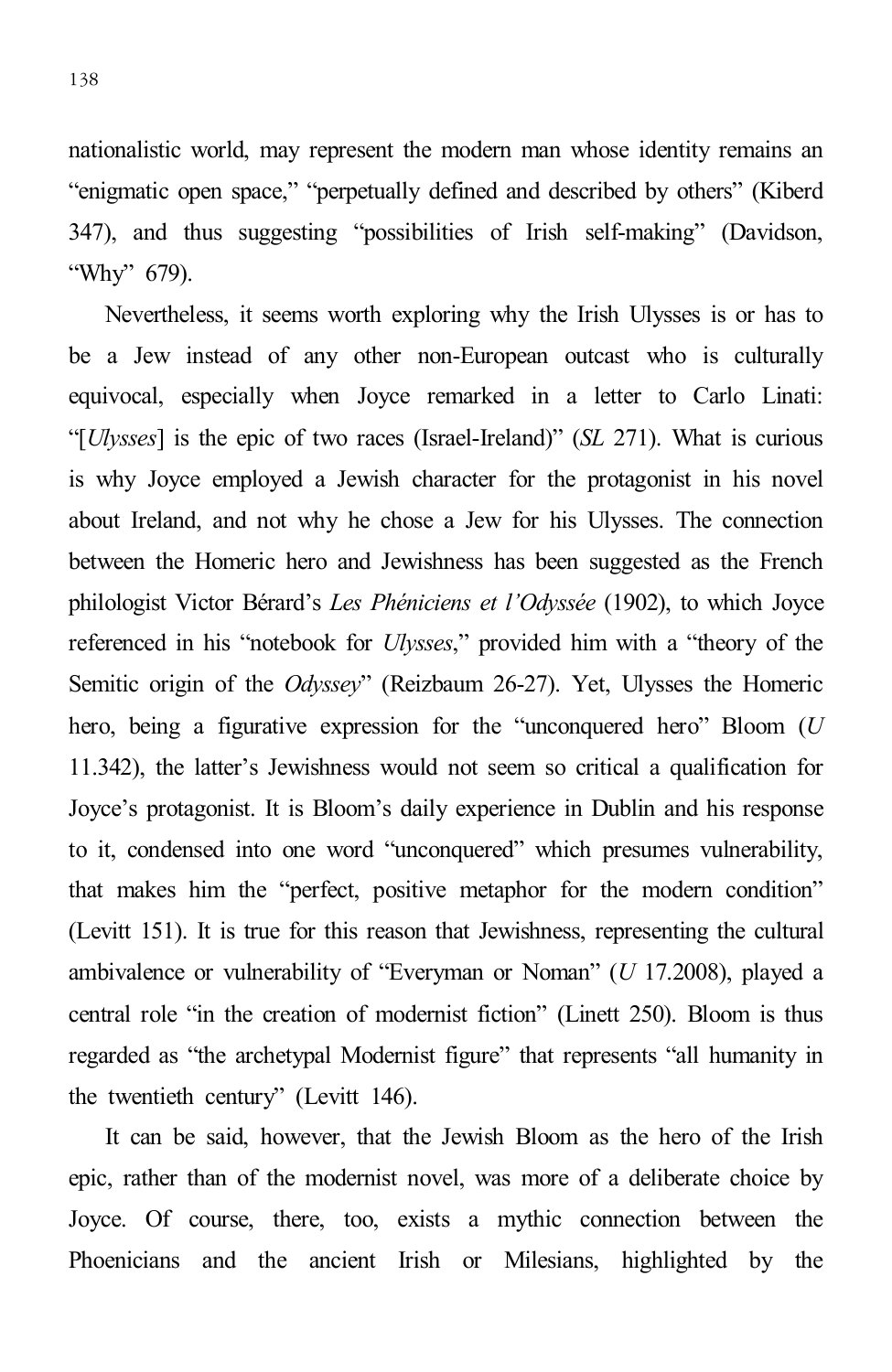eighteenth-century Irish mythologist Charles Vallancey, whose theories Joyce cited in a 1907 lecture in Trieste (Nadel 303). Even before Vallancey, "Fenius Farsaigh" as the "link between Israel and the Milesians—between the Hebrew language and Irish" was claimed by Geoffrey Keating's history of Ireland *Foras Feasa* (1629) (Gifford and Seidman 577), which is elaborated in the "Ithaca" chapter of *Ulysses*: "Fenius Farsaigh, descendant of Noah, progenitor of Israel, and ascendant of Heber and Heremon [Milesians], progenitors of Ireland" (*U* 17.750-51). Moreover, the Gaelic revivalist Douglas Hyde, outlining "the Hebrew genealogy of Breogan, founder of the modern Irish race," supported the connection between the two races in *A Literary History of Ireland* (1899), which Joyce read (Nadel 303).

Thus, the analogy between the Irish colonized by the British and the Hebrews enslaved by the Egyptians was often used at the time, as famously depicted in John F. Taylor's speech given at the Trinity College Historical Society in 1901 (Gifford and Seidman 147), which is recited by Professor MacHugh from memory in the "Aelous" chapter:

*It seemed to me that . . . I stood in ancient Egypt . . . listening to the speech of some highpriest of that land addressed to the youthful Moses. . . . Why will you jews not accept our culture, our religion and our language? . . . [H]ad the youthful Moses listened to and accepted that view of life . . . he would never have brought the chosen people out of their house of bondage . . . nor ever have come down . . . bearing in his arms the tables of the law, graven in the language of the outlaw.* (*U* 7.830-69 my emphasis)

Significantly, MacHugh's version of the speech, based on "the pamphlet entitled 'The Language of the Outlaw',"1) was Joyce's "first choice" when he

<sup>1)</sup> Taylor's speech was not written out, although the content was printed the next day in *Freeman's Journal*. MacHugh's account is based on Roger Casement's pamphlet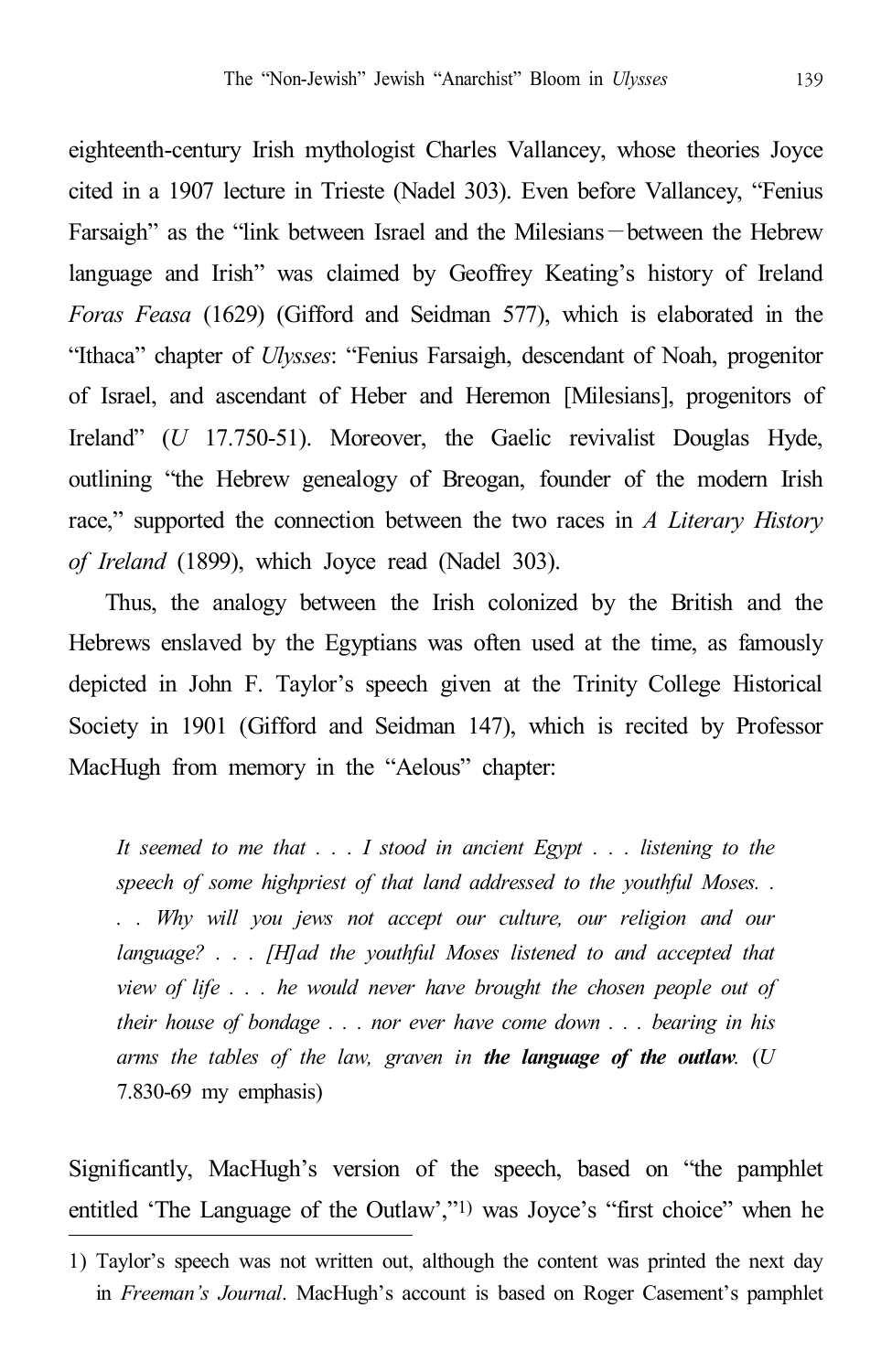was "asked in 1924 to record some of the book for Sylvia Beach" (Davidson, *James* 80). Recording "only this speech from all of *Ulysses*," Joyce even read it "with no hint of irony," which suggests that despite its hyperbolic element, Joyce "valued [the speech] and its sentiment" (Levitt 149). Naturally, Charles S. Parnell, the leader of the Home Rule movement who died without having achieved the political autonomy of Ireland, evokes Moses who "died without having entered the land of promise" (*U* 7.872). The story of "two old Dublin women" spitting out the plumstones "on the top of Nelson's pillar" (*U* 7.1004-05), symbolic of Ireland under British rule, is thus called "*A Pisgah Sight of Palestine or The Parable of The Plums,"* which insinuates "Moses [and Parnell] and the promised land" (*U* 7.1057-60).

That said, it can still be argued that the creation of *Ulysses* as the Irish-Jewish epic—instead of a short story dealing with a Dublin Jew, "Mr. Hunter," for *Dubliners* (*SL* 112)—originates in Joyce's experience in Europe, specifically Trieste, rather than or on top of the legendary history of Ireland. Joyce was interested in Jews of the present day rather than in the ancient Hebrews whose suffering in modern anti-Semitic Europe still paralleled that of the colonized Irish. More importantly, the Diaspora Jews, particularly those in Trieste—which had been a "center of Jewish assimilation" "for two centuries" with its Jewish population "in public prominence" (*James* 130, 132)—who were assimilated to European culture while remaining (or being defined as) Jewish, suggested a new viable identity for Joyce's Irish. Moreover, Trieste, an Italian free port under Austrian rule like Dublin under British, served as "a little Ireland" for Joyce "to contemplate with more detachment," as the Triestine Jewish author Italo Svevo—one of Joyce's closest acquaintances—

entitled "The Language of the Outlaw," which was anonymously circulated and appeared in the *United Irishman* in 1906. The title phrase is Casement's and not Taylor's. See Hye Ryoung Kil, citing Bender and Casement in "A Broader Nationalism in 'Cyclops'" (7-8).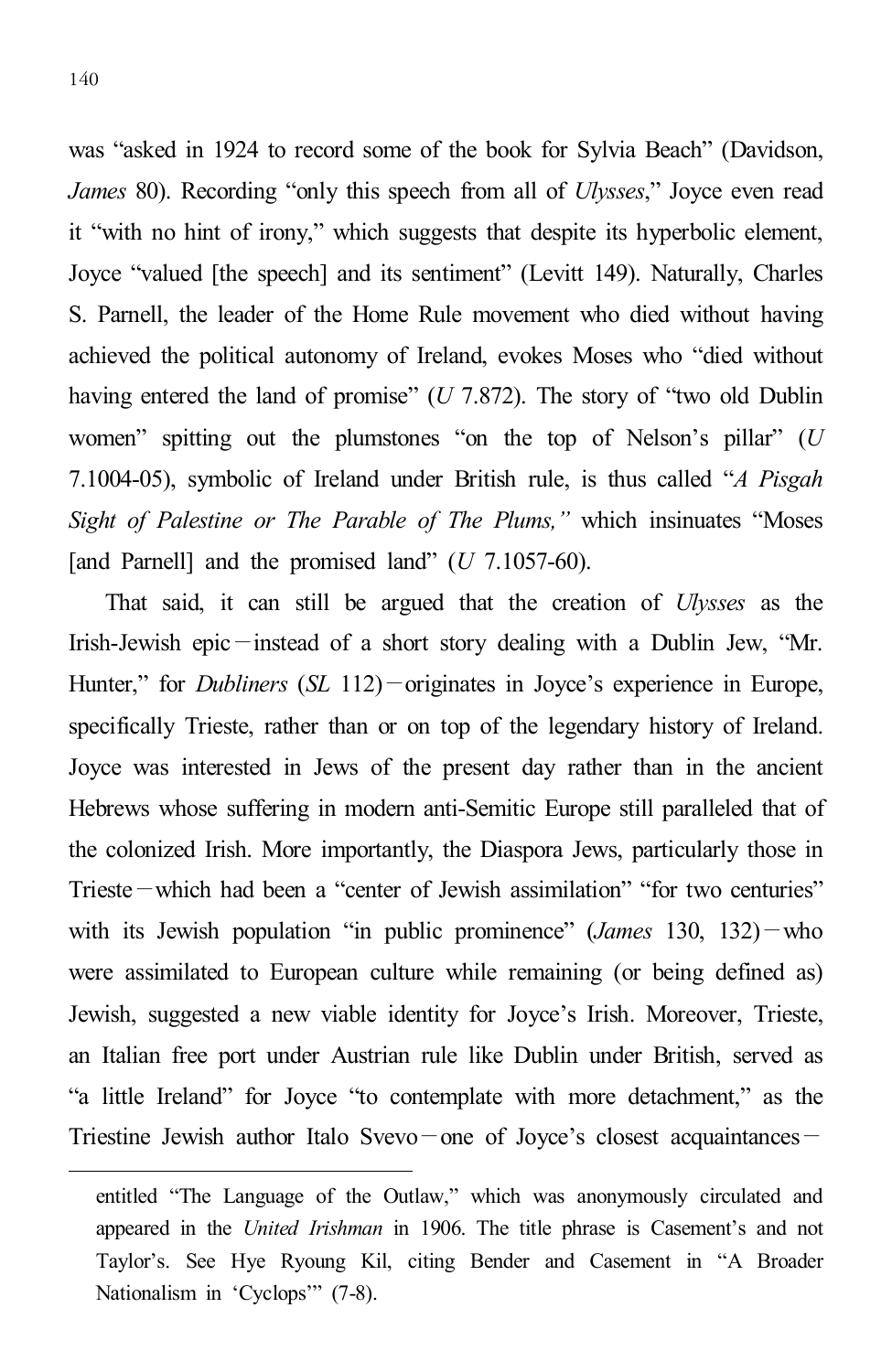notes (qtd. in *James* 132). In addition, most of Triestine Jews, mostly of East European heritage, were ardent Irredentists or nationalists advocating the recovery of Italian territories from the Austro-Hungarian Empire. In other words, it can be said that Joyce envisioned that Jews in Trieste, most of them successfully surviving the double oppression in the Austrian Italian city, could make a perfect model for the Irish, who like the Jews belonged to "the most disenfranchised peoples in Europe" (*James* 185). Therefore, Bloom of Hungarian Jewish descent, who eats unkosher "pork kidney" (*U* 4.46) and is "as good an Irishman as [the citizen]" (*U* 16.1132), evokes the image of the Triestine nationalist, secularized or "non-Jewish Jew"—in Issac Deutcher's term (qtd. in *James* 7). 2)

In this perspective, this essay intends to examine the Jewishness or rather, non-Jewish Jewishness of Bloom as the ideal Irish identity. For this, references to Jewishness in *Ulysses*, including anti-Semitic remarks imposed on and even internalized by the Jews in turn-of-the-twentieth-century Europe, will be analyzed. Particularly, among many stereotypes assigned to the Jews, that of "anarchist" (*U* 15.1156) will be focused on as a positive quality rather than the destructive image elicited by "the bomb" (*U* 15.1197). This pertains to modern Zionism advocated by Theodor Herzl (1860-1904), who was a non-Jewish or non-*Halachic* Jew himself. Herzl's Zionism reveals Jewish socialist anarchist tendency, which will be discussed later. Thus it will be argued that Bloom's assimilated, non-*Halachic* Jewishness, specifically anarchist qualities, is suggested for the Irish to break through the colonial "paralysis" which Joyce declares Dublin is centered on (*SL* 83).

<sup>2)</sup> Cormac Ó Gráda argues that Joyce's portrait of Bloom is based on "information garnered during his time in Trieste" as Bloom's story "fits uncomfortably into the setting" of Irish Jews from East Europe; particularly, the immigrant Jews were "emphatically loyalist" in the early 1900s (22-24), while Bloom is described to have "publicly expressed his adherence" to Irish nationalist programs (*U* 17.1646-49).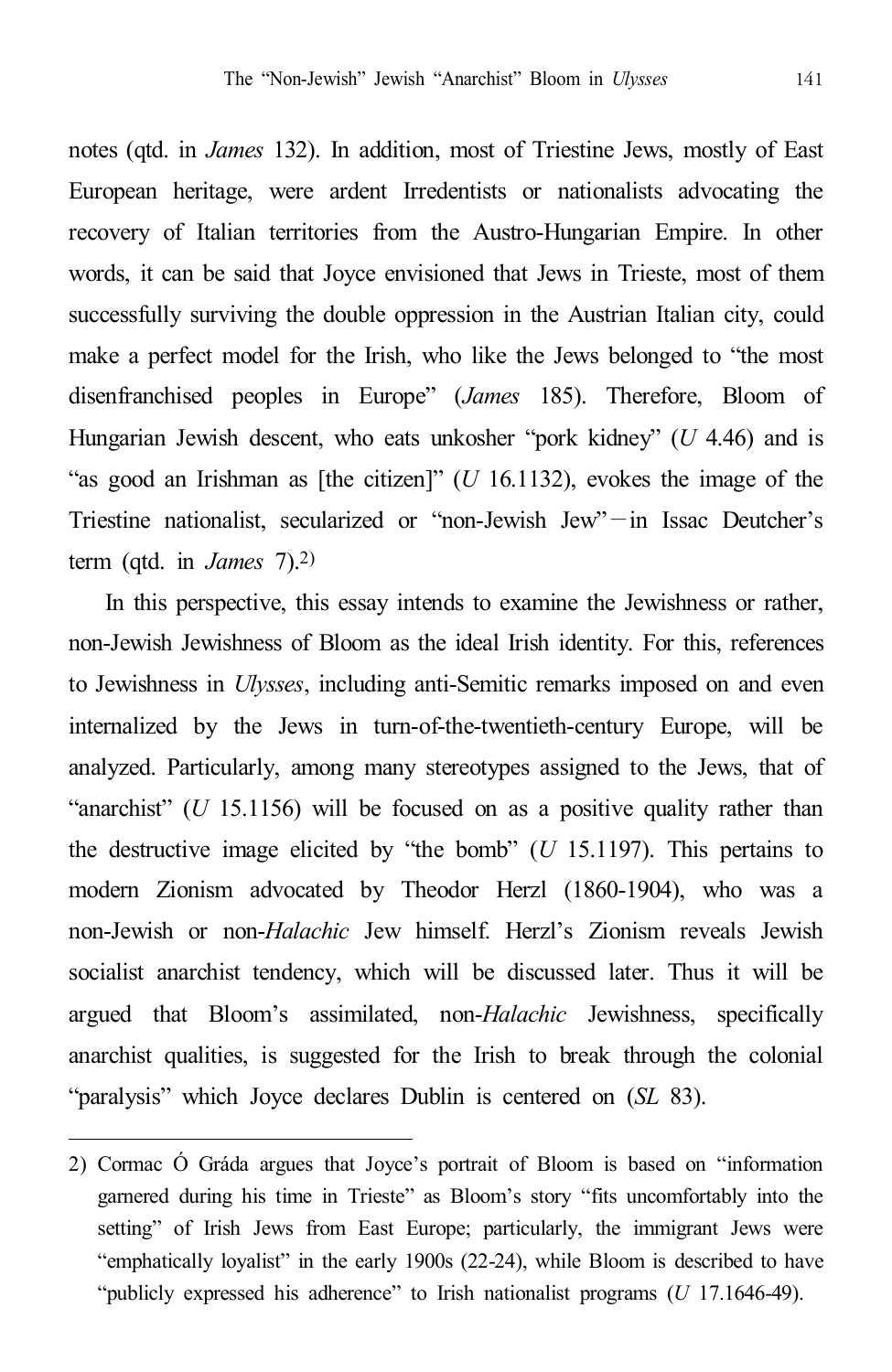#### II. Anti-Semitism and Jewish Stereotypes in Ulysses

It is not coincidental that *Ulysses*, a novel about a Jewish hero, is set against two major anti-Jewish events: the European "Dreyfus Affair" and the Irish "Limerick Boycott." Dreyfus Affair, surrounding the French-Jewish army captain Alfred Dreyfus's alleged treason of leaking military secrets to Germans, was a crisis dividing the entire French public between the pro- and anti-Dreyfus groups—the latter mainly anti-Semitic—for over a decade from the mid-1890s. It was still a hot issue, with "a host of articles and placards" calling for "violence against Dreyfus and the Jews" (*James* 89), when Joyce briefly stayed in Paris in 1902; Stephen recalls, "M. Drumont, famous journalist, Drumont" (*U* 3.230-31), who was the "central voice of the most volatile period of anti-Semitic activity in France" (*James* 93). In fact, Joyce read about the Affair earlier in Dublin, including a translation of the "notorious open letter *J'accuse* (1898)" by Émile Zola (*James* 62), in which the writer attacked the French army for concealing its mistake about the Jewish captain. Zola died right before Joyce arrived in Paris and at his funeral, attended by thousands, Anatole France delivered an eloquent speech; the "connection between Zola, France, and Dreyfus" may have firmly fixed the Affair in Joyce's mind (Ellmann 373). The Dreyfus case, provoking the long-debated "Jewish question" in Europe, was never settled to those who viewed "the Jews as a threat" to "all nationalisms" (*James* 128). 3) Thus, John Wyse asks Bloom at a Dublin pub, "Do you know what a nation means?" and the citizen says, "What is your nation if I may ask?" while Bloom declares, "Ireland. . . . I was born here. Ireland" (*U* 12.1419, 1430-31).

<sup>3)</sup> Although a civilian court of appeals rehabilitated Dreyfus in 1906, the army "did not publicly declare his innocence until 1995." See https://www.britannica.com/event/Dreyfus-affair.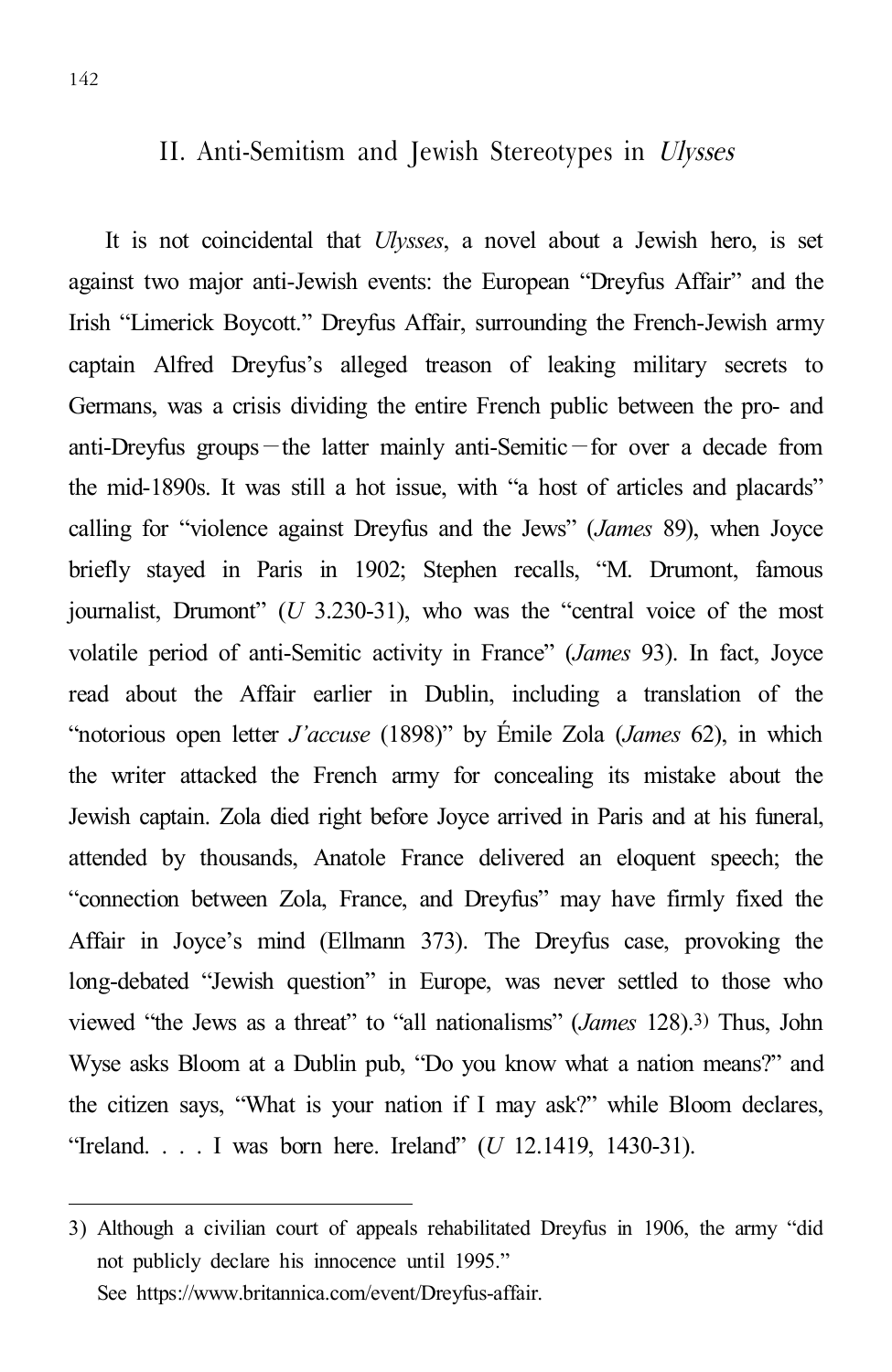Anti-Jewish activities were not limited to the Continent as Joyce's Ireland was also experiencing "one of the more violent expressions of anti-Semitism in Irish history" in the city of Limerick (*James* 37). The incident was instigated by a Father Creagh's anti-Semitic sermons in 1904, accusing the Jews of attempting to overthrow the Catholic Church, which led to the "stoning of Limerick Jewish shopkeepers and their homes" followed by "a two-year boycott of the city's Jewish-owned businesses" (*James* 37). The Limerick affair manifested the Irish's prejudice and persecution of the Jews, contrary to Mr Deasy's remark that Ireland "has the honour of being the only country which never persecuted the jews" (*U* 2.437-38). Concerning the affair, Michael Davitt, the leader of Irish Land League, defended the Jews in a letter sent to *Freeman's Journal* in January 1904: "The Jews have never done any injury to Ireland. Like our own race, they have endured a persecution, the records of which will forever remain a reproach to the 'Christian' nations of Europe. Ireland has no share in this black record. Our country has this proud distinction" (qtd. in *James* 38). Then, Deasy's remark seems an "ironic" expression of Davitt's claim, as Davidson notes (*James* 38), that Ireland had never persecuted the Jews, which implies that the Parnellites such as Davitt supported them. Besides, Deasy adds, "Do you know why? . . . Because she never let them in," which is followed by "a coughball of laughter leap[ing] from his throat"; he playfully repeats, "She never let them in," "coughing, laughing, his lifted arms waving to the air" (*U* 2.439-46). Deasy is obviously making a joke, which is true though as a "metaphor for Jewish exclusion from Irish society" (Reizbaum 38).

As previously noted, anti-Semitism was prevalent in Europe, including the British Isles, at the turn of the century. European Jews and antagonism toward them have long been persistent as Joyce himself mentioned that anti-Jewishness is "one of the easiest and oldest prejudices to 'prove'" (qtd.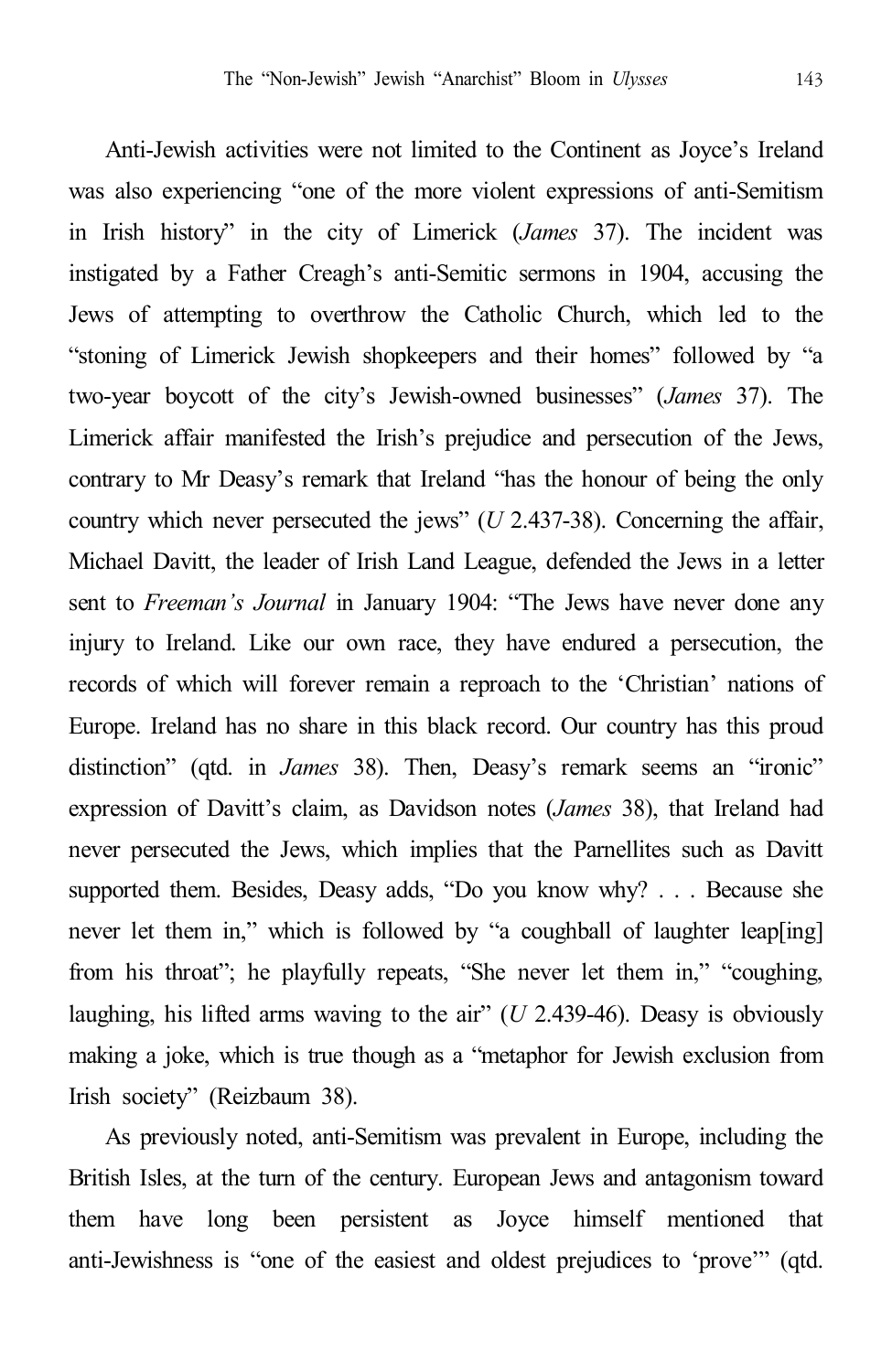in Ellmann 709). Yet "anti-Semitism," which was coined by the German writer Wilhelm Marr in 1879, as "a separate set of prejudices from those of Christian anti-Jewishness" (*James* 85), was promulgated in response to the rise of nationalism throughout the Continent. Particularly, Pope Leo XIII (1879-1903), urging Catholic nations to support new regimes, began his Papacy with a crusade calling for "all Catholics to join the fight against Socialists, Freemasons, Jews, and a host of other enemies of the Church" (*James* 54). While the "oldest Catholic discourse" of the Jews as a "sinful people" perpetuated, antagonism was reinforced toward the Jews as "conspiring against the Christian world in collusion with both the Freemasons and the forces of socialism" (*James* 18). In this context, Bloom is suspected or assumed to be a Freemason in *Ulysses*. Nosey Flynn is sure: "He is in the craft. . . . Ancient free and accepted order. He's an excellent brother. Light, life and love, by God. They give him a leg up. I was told that by  $a -$  well, I won't say who" (*U* 8.960-64). The citizen refers to Bloom: "What's that bloody freemason doing?" (*U* 12.300). In "Circe," Bloom is described as "*giv[ing] the sign of past master*," "*mak[ing] a masonic sign*" or placing "*his fingers at his lips in the attitude of secret master*" (*U* 15.2724, 4298, 4955-56). Even in Molly's midnight contemplation, Bloom appears as a Freemason: "the jesuits found out he was a freemason" or "soon out of the Freeman too . . . on account of those Sinner Fein or the freemasons" (*U* 18.381-82, 1226-27). These references signify that anti-Semitic attitudes adopting Jewish stereotypes, such as Freemason, often internalized as revealed by Molly's thoughts, were widespread in Catholic Dublin.

Furthermore, the sudden influx of Jewish immigrants from Eastern Europe, escaping Russian pogroms against Slavic Jews in the 1880s, contributed to fostering anti-Semitism in the West. In London, where "by 1890 some 30,000 Jews had congregated in the East End" (Knepper 296), the Jewish immigrants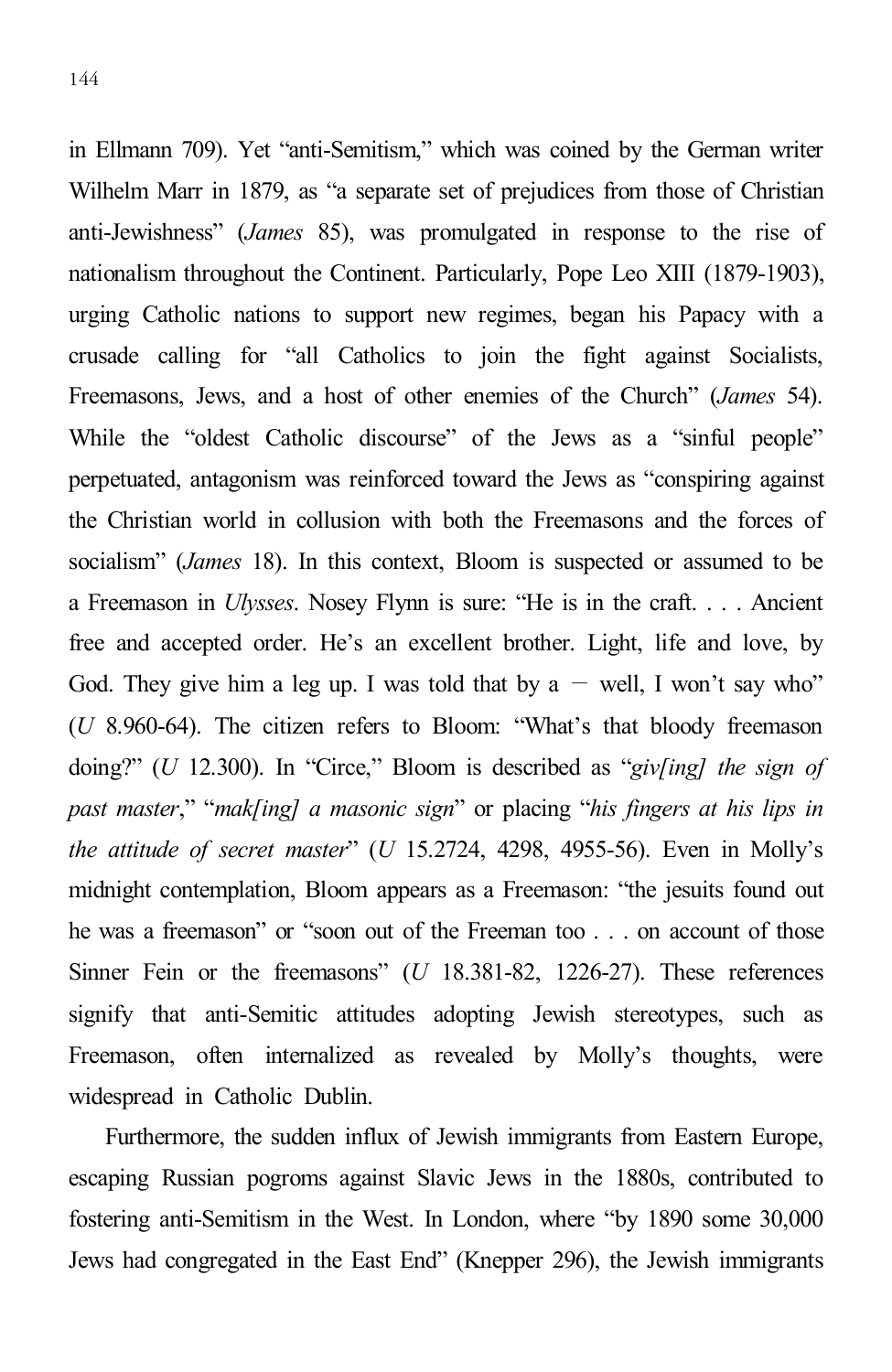were linked with "criminality, poverty, and anarchism" especially after the notorious Whitechapel murders in 1888 (Knepper 297). In fact, the Jews were stereotyped as all the forces opposed to nationalist politics, supported by the Catholic Church. Particularly, the criminal image of the Jews was solidified by the unsolved murders committed in the impoverished Whitechapel district by "Jack the Ripper," persistently rumored to be "Jacob the Ripper," the Jew (Knepper 298). Bloom is thus "wanted" as "Jack the Ripper" in the fantasy chapter (*U* 15.1153). His late father is rumored to have "perpetrated frauds" (*U* 12.1580-81). Moreover, a crime involving a Jewish scammer, the "Canada swindle case" (*U* 7.383, 12.1084) or "Emigration Swindle" (*U* 16.1241), is repeatedly mentioned throughout *Ulysses*. A man known as "James Wought alias Saphiro alias Spark and Spiro" is on trial for swindling peasants "from the county Meath," including "his own kidney," "an ancient Hebrew Zaretsky or something" (*U* 12.1086-92). The recurring references to the Jewish swindler case, again, suggest anti-Semitic prejudices prevalent in Catholic Ireland.

In fact, the number of Irish Jews increased proportionally to that of Jewish immigrants arriving in Great Britain. Especially in Dublin where more than 2,000 Jews resided in 1904, 4) "fear of more Jews entering [the] economically depressed [capital city]" "buttressed papal anti-Jewishness" in many Catholics as they still struggled with the after-effects of the Great Famine (*James* 20). Accordingly, going back to the Limerick Boycott, Arthur Griffith, the leader of Sinn Féin nationalism, defended Father Creagh in his *United Irishmen* in April 1904:

In all countries and in all Christian ages he, "the Jew" has been a usurer and a grinder of the poor. The influence he has recently acquired in this country is a matter of the most serious concern to the people. In Dublin

<sup>4)</sup> In 1871, the number of Jews in Ireland had been 285 and in 1881, 453, which had increased to 3,371 by 1904 (Reizbaum 38).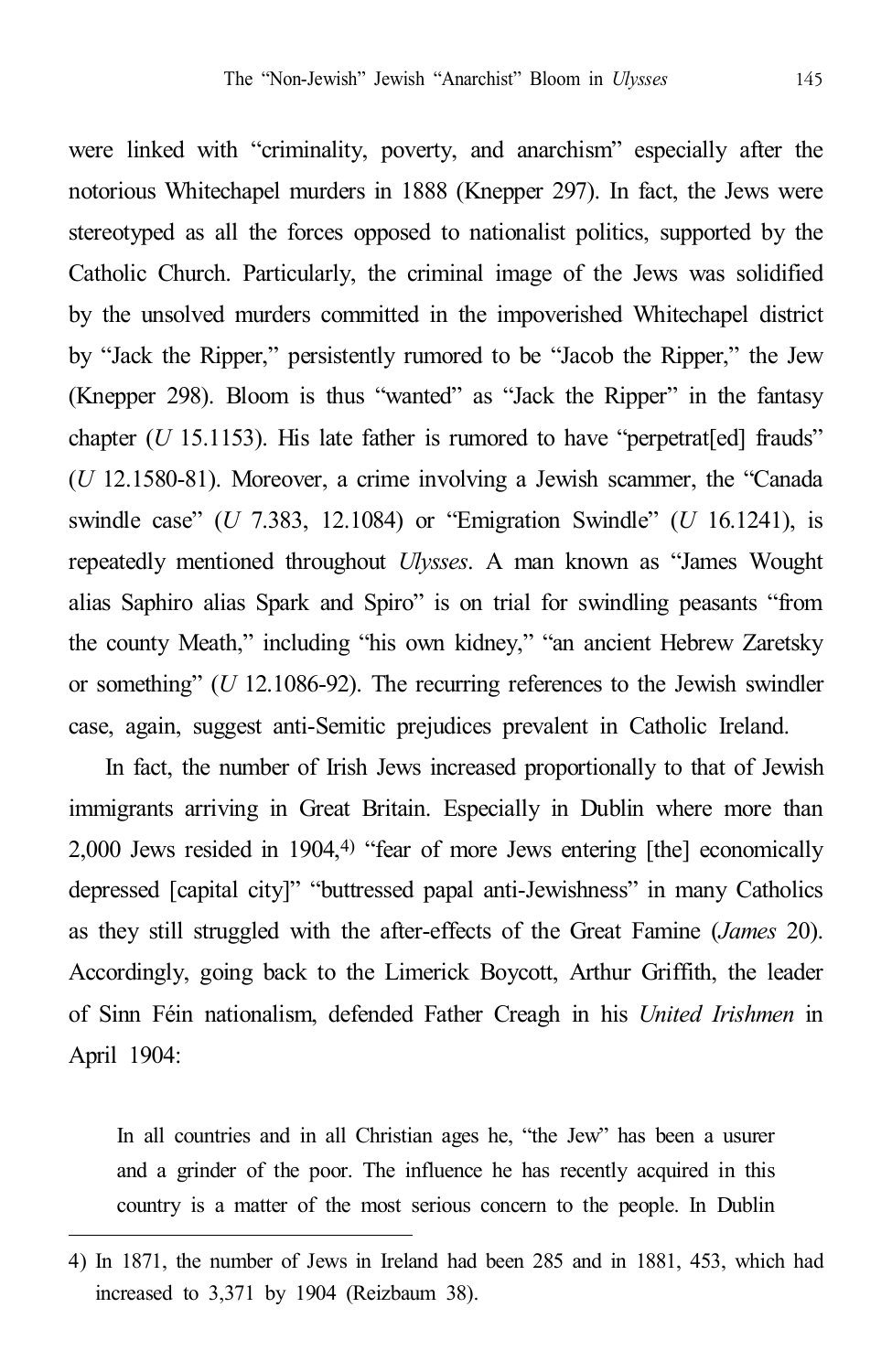half the labourer population is locked in his toils. Father Creagh deserves the thanks of the Irish people for preventing the poor of Limerick being placed in a similar predicament. The Jew in Ireland is in every respect an economic evil . . . and he remains among us, ever and always an alien. (qtd. in *James* 70)

Not only did he support the priest who had incited riots in Limerick, as Molly rightly suspects that "it must have been [Griffith] he knew there was a boycott" (*U* 18.386-87), but he accused the Jew of being "a usurer and a grinder of the poor," "an economic evil" in Ireland as "in all countries and in all Christian ages." The Jew as "usurer" is probably the longest-held and most popular prejudice. Reuben J. Dodd, a parsimonious Dublin solicitor, is described as "of the tribe of Reuben" (*U* 6.251) and "gombeen man" in *Ulysses* (*U* 10.890), the former implying "Jewish," specifically "Judas" the betrayer, and the latter "usurous" (Gifford and Seidman 110, 278); Dodd appears as "blackbearded Iscariot," even "Reuben J. Antichrist" in "Circe" (*U* 15.1918, 2145). 5) Griffith also defines the Jew as "ever and always an alien," excluded from Irish nation. Griffith's anti-Jewish nationalist sentiment is vividly manifest in the citizen's remark about Bloom: "Those are nice things . . . coming over here to Ireland filling the country with bugs . . . swindling the peasants . . . and the poor of Ireland. We want no more strangers in our house" (*U* 12.1141-51); "Beggar my neighbour is his motto" (*U* 12.1491); "Saint Patrick would want to land again at Ballykinlar and convert us . . . after allowing things like that to contaminate our shores" (*U* 12.1671-72).

Griffith's *United Irishmen*, which spoke for a post-Parnell nationalist

<sup>5)</sup> Dodd was not Jewish in real life, yet his demand for payment on the debts John Joyce owed him, which was the reason young Joyce went on a trip to Cork with his father—a scene fictionalized in *A Portrait of the Artist as a Young Man* angered John, who most likely referred to Dodd as a "gombeen man" or "the Jew" (*James* 58-59).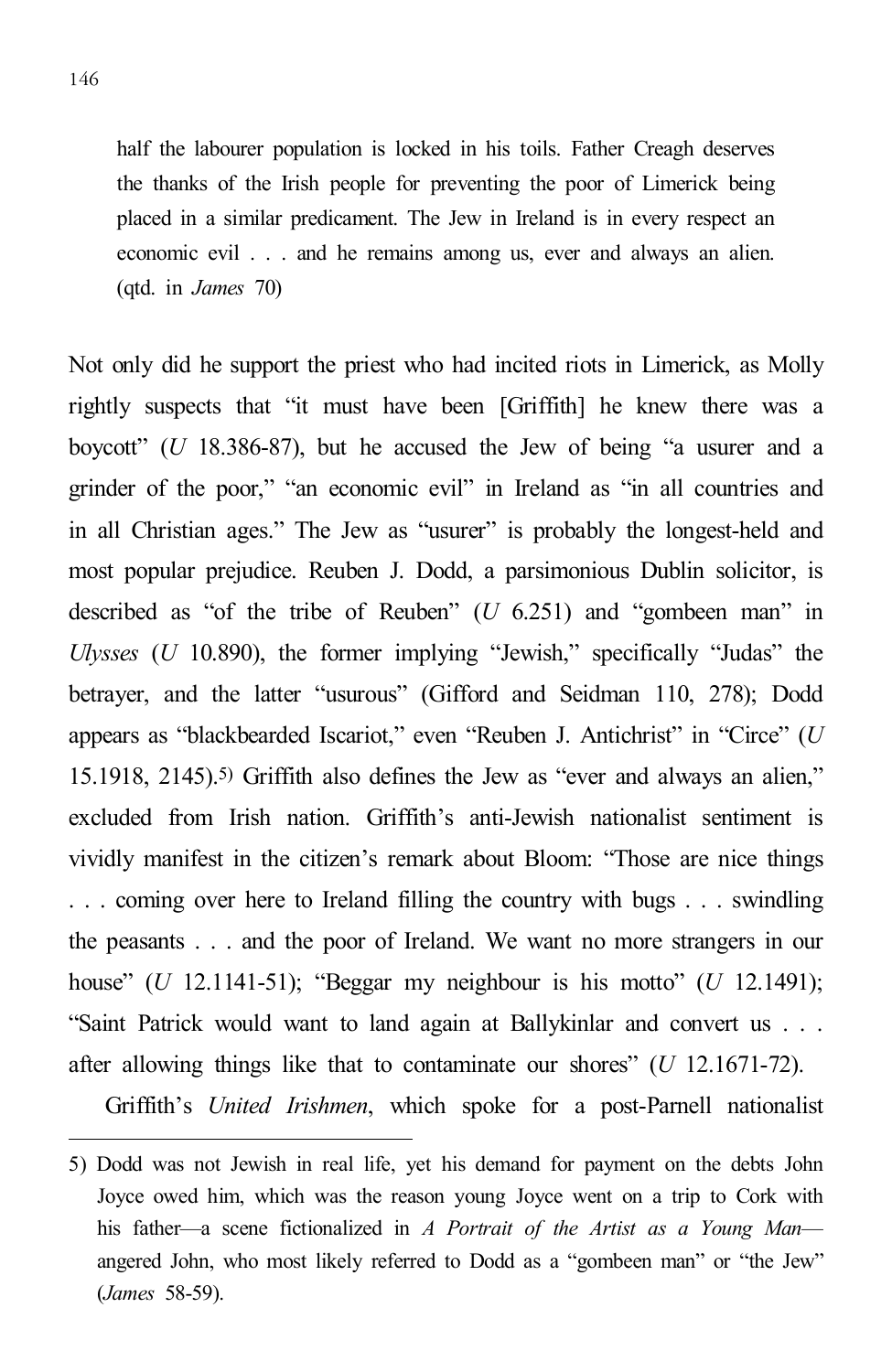movement focused on the revival of Irish economy, began with anti-Jewish propaganda to provoke anti-English sentiment in 1899: "The exclusion of Jews in Germany, Russia, and Austria has nothing to do with religious beliefs. It is rather a question of Patriotism. The Jew has at heart no country but the Promised Land. He forms a nation apart" (qtd. in *James* 69). Griffith's attitude agrees with the nationalist anti-Semitism which caused the Jewish migration from East European countries, designating the Jew as racial alien and subversive of the national economy. Such anti-Semitism is echoed by the English Haines saying, 'I don't want to see my country fall into the hands of German jews either. That's our national problem, I'm afraid, just now" (*U* 1.666-68), and elaborated by Deasy: "England is in the hands of the jews. In all the highest places: her finance, her press. And they are the signs of a nation's decay. Wherever they gather they eat up the nation's vital strength. . . . [T]he jew merchants are already at their work of destruction. Old England is dying" (*U* 2.346-51). Here, Stephen responds that "a merchant is . . . one who buys cheap and sells dear, jew or gentile, is he not?" (*U* 2.359-60), which evokes Davitt's passages in the same letter cited earlier, as Davidson notes: "Are not historical condition and centuries of deliberate oppression . . . answerable for the Hebrew predilection to profit-seeking by other than the methods of immediate production? And are the gentiles . . . so much above the doctrine and practice of the commercial greed of buying in the cheapest, and selling in the dearest, market?" (qtd. in *James* 37).

In this respect, Griffith's nationalism, which initially supported modern Zionism as nationalism and then treated individual Jews as parasitic outsiders, demonstrates "the historical split in the perception of the Jew" in modern Europe (Reizbaum 39). Joyce, though interested in Griffith's Sinn Féin movement, criticized anti-Semitic elements in his paper, as he wrote in 1906: "At least [Griffith] tries to inaugurate some commercial life for Ireland. . . .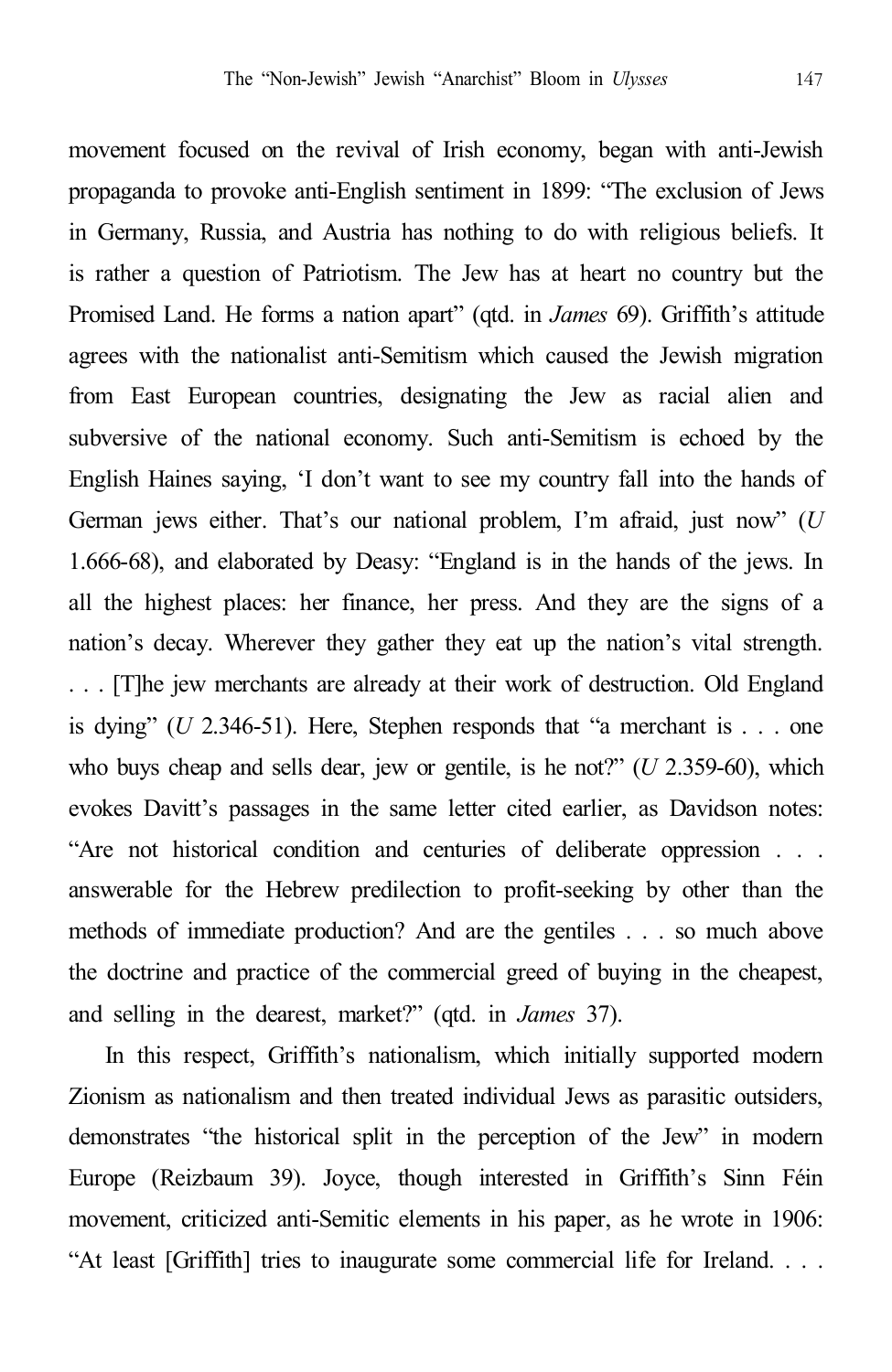What I object to most of all in his paper is that it is educating the people of Ireland on the old pap of racial hatred whereas anyone can see that if the Irish question exists, it exists for the Irish proletariat chiefly" (*SL* 110-11). Joyce approved of Griffith's economic program, which may be the reason that Bloom, with many business ideas (*U* 16.499-568, 17.1710-43), is "going about with some of them Sinner Fein" and the "coming man Griffiths" (*U* 18.383, 386). Although rumor has it that "Bloom gave the ideas for Sinn Fein to Griffith" and that "he drew up all the plans according to the Hungarian system" (*U* 12.1574, 1636), it is doubtful that Bloom actually served as Griffith's adviser given Sinn Féin's anti-Semitism, which is enunciated by Buck Mulligan, modelled after Oliver St. John Gogarty, Joyce's youthful friend involved with Griffith's movement. Gogarty wrote in *Sinn Féin*, previously the *United Irishmen*, in 1906: "I don't hate the English, for the simple reason I have never met the embodiment of certain British virtues that are self-avowed. . . . I can smell a Jew, though, and in Ireland there's something rotten" (qtd. in Reizbaum 36). It is symbolically suggested by the citizen's "old dog smelling [Bloom] all the time"; "those jewies does have a sort of a queer odour coming off them" (*U* 12.452-53). Mulligan calls Bloom names such as "the sheeny" or "Ikey Moses" (*U* 9.605, 607), defining him as "Greeker than the Greeks" (*U* 9.605), which implies pederasty, and cautions Stephen: "He looked upon you to lust after you . . . thou art in peril. Get thee a breechpad" (*U* 9.1210-11).

As Mulligan insinuates, the sexually deviant or unmasculine Jew, was another prejudice popularly believed, specifically argued by Otto Weininger, an Austrian Jewish thinker. The citizen mocks Bloom's masculinity, saying, "Do you call that a man?" and doubting his paternity to "two children born" to Molly: "And who does he suspect?" (*U* 12.1654-57). In "Circe," Bloom is portrayed as a "queer fellow," "bisexually abnormal," and a "finished example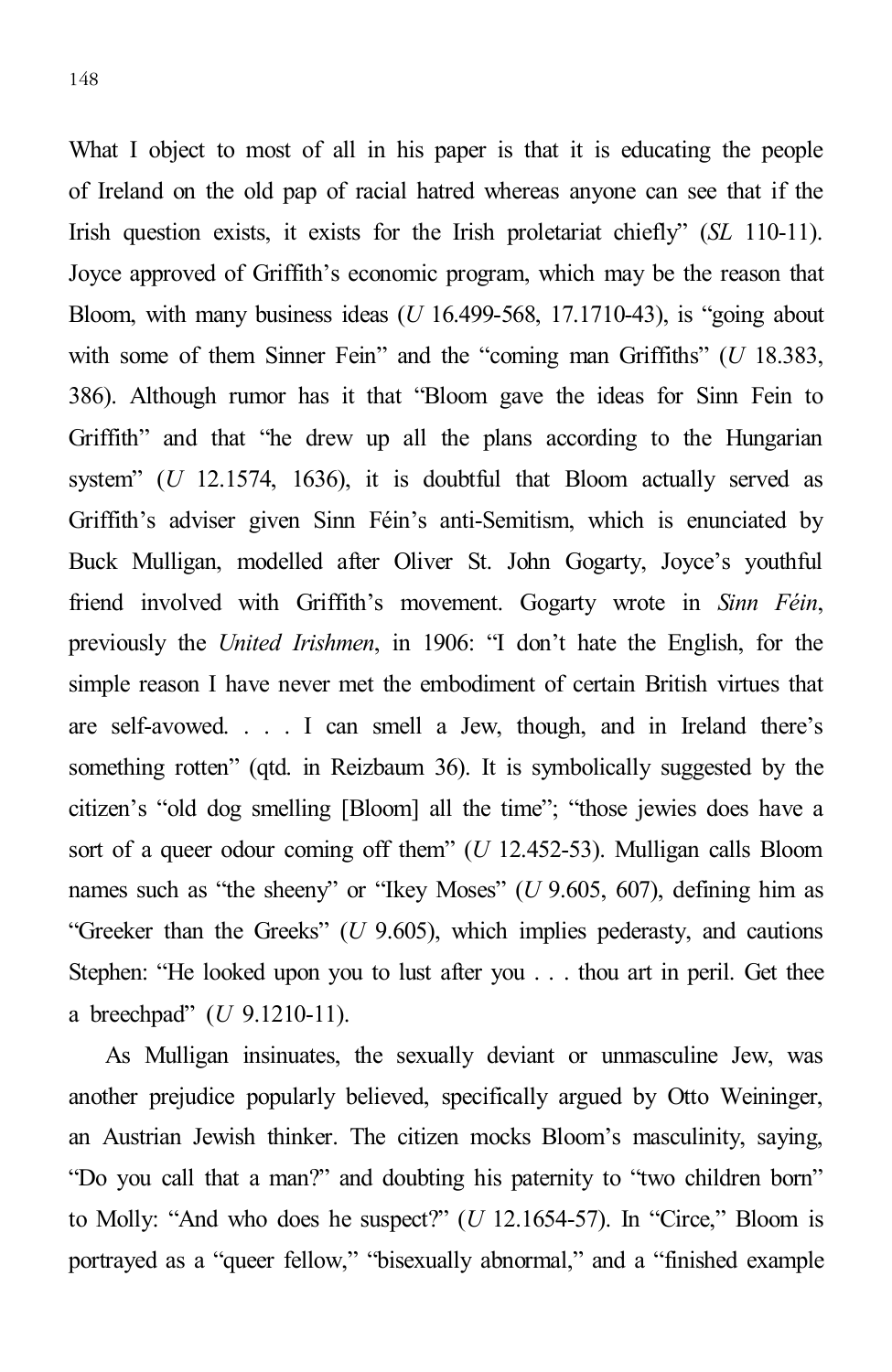of the new womanly man" (*U* 15.600, 1775, 1799), the last phrase "womanly man" borrowed from Weininger's *Sex and Character* (Gifford and Seidman 481). In the book published in 1903, which became popular after his suicide in the same year at the age of 23, Weininger discussed the "analogies between Jews and women," which were similar to "misogynistic and anti-Semitic popular culture throughout Europe" (*James* 139). Weininger, a Jew himself, believed that Jewishness was feminine and also self-destructive, which may connect not only to his own but Rudolph Bloom's suicide in *Ulysses*. "A prime example of Jewish self-hatred" (*James* 142), the Austrian-Jewish author represented Jewish negativity, which was molded into stereotypes assigned to the Jews.

#### III. The Non-Halachic Jew Bloom

It can be said that Joyce was particularly interested in Weininger's self-abnegation, as "a kind of prototype of the apostate Jew" (Reizbaum 87), which paralleled his own apostasy as the "anti-Catholic Catholic" Irish (*James* 165). In fact, many stereotypes imposed on the Jews were also inflicted on the Irish, particularly contextualized in racial hierarchy: the "simianized Celt" was identified as the "white Negro," which corresponded to "the Jewish Nigger" (*James* 98). It is not surprising that Bloom is called the "stage Irishman" (*U* 15.1729). He acts or internalizes the role popularly expected of the Jew, as the stage Irishman does what is of the Irish, when he makes a Masonic sign in the nighttown or deems "Reuben J . . . a dirty jew" (*U* 8.1158-59). Similar to the Jews, the Irish were viewed as "amoral or immoral" (Gifford and Seidman 281): Haines says that "the moral idea seems lacking," talking about "ancient Irish myth" (*U* 10.1082-83). No doubt, as the Jews are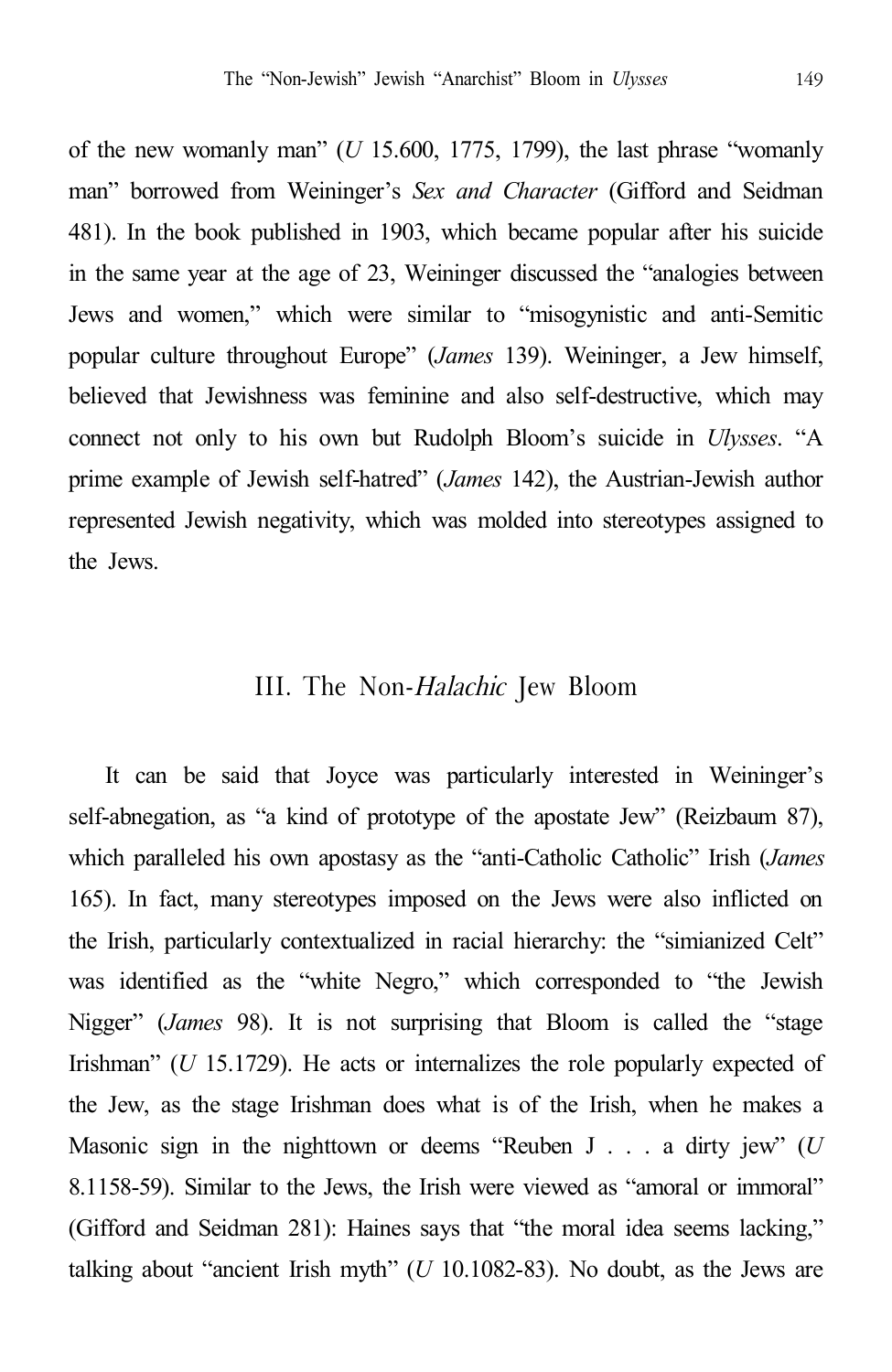"still waiting for their redeemer . . . so are [the Irish]" oppressed under British rule (*U* 12.1644-45). Meanwhile, "the Irish catholic peasant" is "the backbone of [British] empire" (*U* 16.1021-22), just as the Jew, "accused of ruining," contributes to the nation's prosperity: "Spain decayed when the inquisition hounded the jews out and England prospered when Cromwell . . . imported them" (*U* 16.1119-24). In other words, as they say "[w]hen in doubt persecute Bloom" (*U* 15.975-76), "wrongfully accused" or "made a scapegoat of" (*U* 15.762-63, 776), the Jew like the Irish is "Everyman or Noman" (*U* 17.2008) —assumed to be anything by anyone. Jewishness, like Irishness, is "a signifier of [both] insignificance" and "of danger" (Reizbaum 2). It is more than appropriate that Bloom is called "Incog!" (*U* 15.4308), as his actual identity is disguised or invisible.

Self-denial, as "Incog" signifies, was commonly detected among the assimilated Jews while they prospered in their walks of life. Although converted and not Jewish in *Halacha*, the Jewish law, they still remain Jewish or "*Jew-ish*" (Reizbaum 13). That is, they were "non-Jewish Jew" since in Germany and Austria where Jews were most emancipated, the "more assimilated" Jews were, paradoxically the "more virulent" anti-Semitism was (Reizbaum 17). In this sense, "Jewishness" involved "a melancholy pessimism" rooted in "an acute awareness of historical injustice" (*James* 159), evidenced in Bloom's mentality that may well be identified as femininity, and which connects to Celtic melancholy as the spirit of the Gaelic Revival movement. Thus, Svevo – a pen name of Schimitz – Joyce's businessmanwriter friend in Trieste, mainly dealt with the "Jewish dilemma" in his work, which was to "either convert and suffer self-loathing, or continue to be 'the wandering Jew'" (*James* 135).

Notwithstanding the dilemma of assimilation, however, European Jews like Svevo were perceived as ideal for a new identity for the Irish. In this Joyce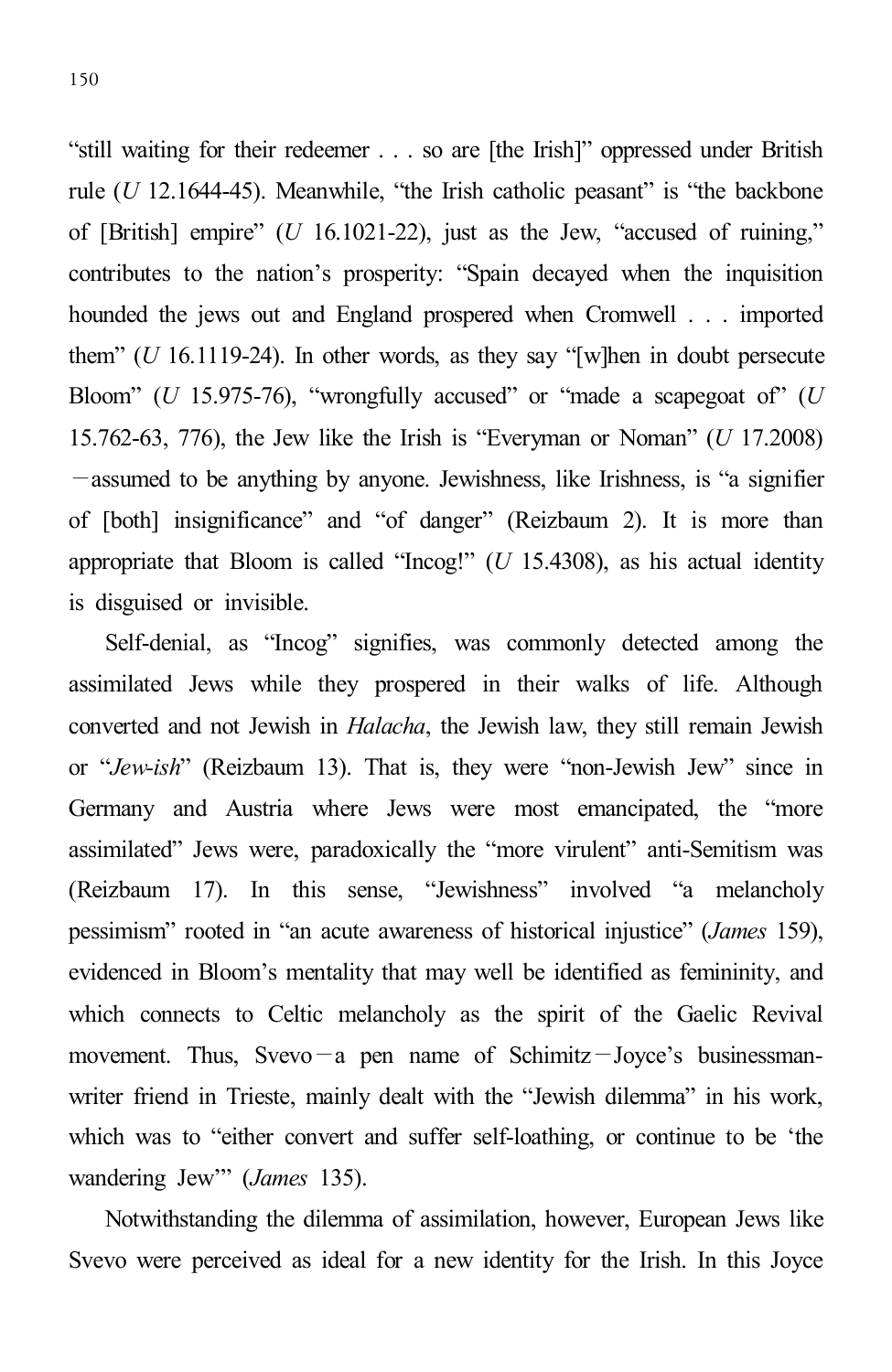was "greatly influenced" by "Nietzsche's characterization of the Jews" which was equivalent to "anti-anti-Semitism" (*James* 116). Nietzsche, whose ideas were widely known in Dublin when Joyce was in college, viewed the Jews essentially as a modern people who had a "political existence separate from their historical identity" and had "developed an acute 'shrewdness of character'"—often described as "cunning"—"to combat and endure their marginality" (*James* 112-14). Further, the Jews, "above nationalism and religious sectarianism," were fit to form a "superior 'new ruling caste for Europe'" (*James* 116). The highly assimilated Jews, such as Svevo, were thus envisioned as the "embodiment of [Nietzsche's] multi-cultural 'new man,'" or the "secular" "European" into whom Joyce "hoped to remake the Irish" (*James* 119). The Jewish stereotype was then refigured as a positive attribute, and even the predilection for suicide was re-viewed as "Schopenhauerian assertion of the will against the power of circumstance" (*James* 168); Bloom cries at the torturing Bello: "My willpower!" (*U* 15.3216). Undoubtedly, Svevo recognized Bloom as "his own double" who is "polytypic" as "Jewish, Christian, atheistic; occidental and oriental; artist, businessman, Samaritan; father, lover, son" all at the same time, and who thus cannot be stereotyped (*James* 160, 165).

Bloom, representing the modern, non-*Halachic* Jew, however, is stereotyped in various aspects throughout *Ulysses*. In fact, he is "a mosaic of Jewish representation" as the subject of "a spectrum of anti-Jewish myths" (*James* 8). The stereotypes assigned to him are so diverse, even conflicting with each other—as signified by the label "greekjew" (*U* 15.2098)—that "taken together," they would comprise "the 'impossible' figure of the Jew" (Reizbaum 8), which suggests the "unreality of his 'race'" fixed in Christian myths (Cheyette 224). Yet it is also revealed that Bloom is not the person labelled by others in Dublin, as Ned questions, "Is he a jew or a gentile or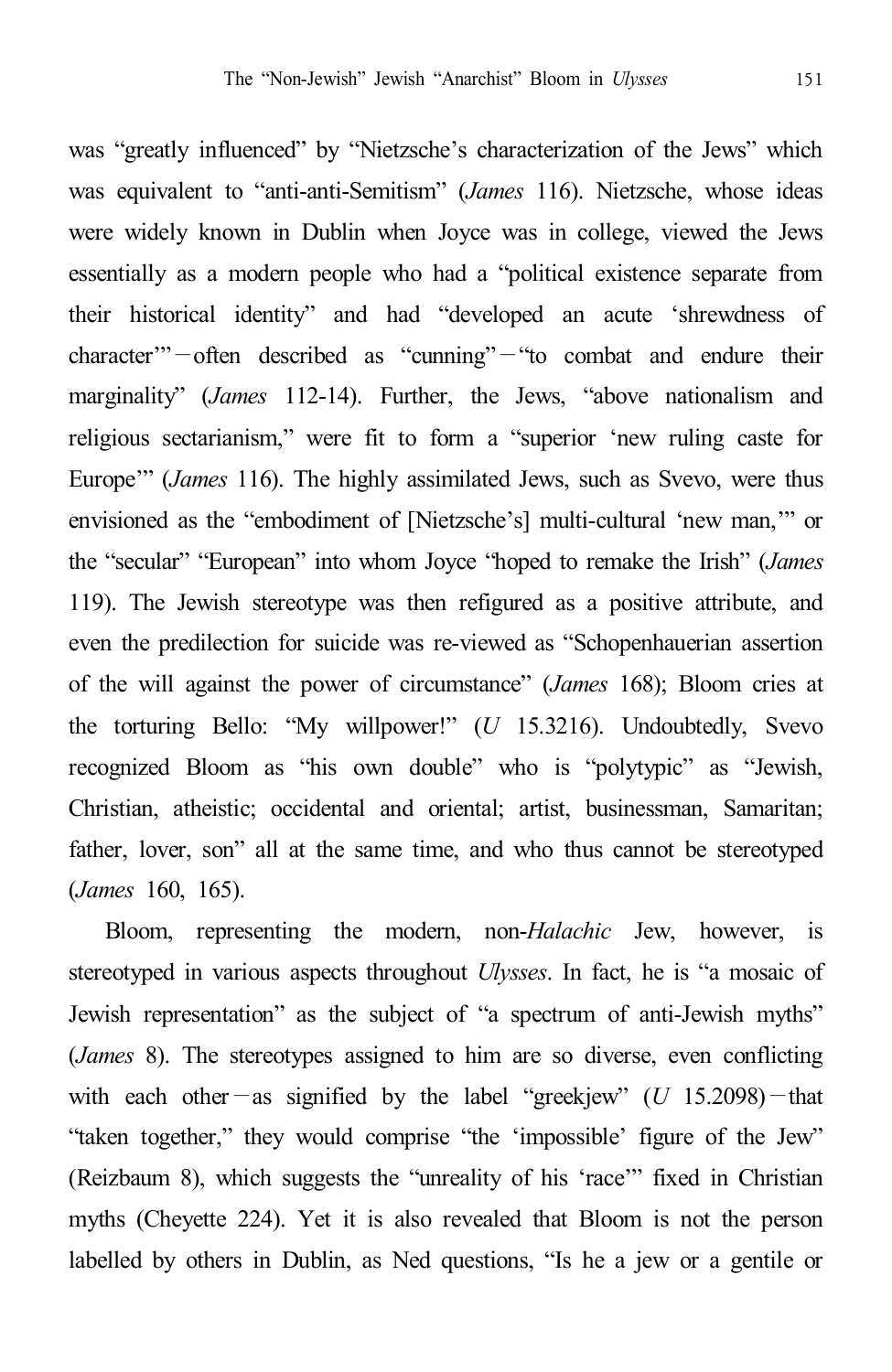a holy Roman or a swaddler or what the hell is he? . . . Or who is he?" (*U* 12.1631-32). Bloom was in truth baptized "three times," once Protestant and twice Catholic (*U* 17.542-46). Bloom cannot be called a Jew in *Halachic* sense, then, especially when his mother was not a Jewess and he is uncircumcised (13.979). He says while talking about the citizen: "He called me a jew . . . though in reality I'm not"  $(U 12.1082-85)$ ; although he thinks that Stephen thinks "that he [i]s a jew," he knows that Stephen knows that "he kn[ows] that he [i]s not" (*U* 17.530-31).

Still, Bloom the modern Jew is Jewish in his heritage of Hungarian Jew, specifically revealed by his love for "inner organs of beasts and fowls" (*U* 4.1-2, 11.520), which were a staple of Eastern European Yiddish diet, distinct from common Irish diet at that time (*James* 200-01). Moreover, Bloom seems to be bilingual as he sometimes thinks and speaks in Yiddish, as Davidson notes (*James* 206): "Meshuggah. Off his chump" (*U* 8.314); "*kifeloch, harimon rakatejch m'baad l'zamatejch* (thy temple amid thy hair is as a slice of pomegranate)" (*U* 17.729-30). The memory of his "poor papa," who took the soup "for the conversion of poor jews" during the "potato blight" and later commited suicide (*U* 8.1072-73), also haunts him throughout the day. A typesetter who "reads it backwards first" in the newspaper office evokes his late father reading "his haggadah book"—which he still keeps in his drawer  $(U 17.1878)$  – "backwards with his finger to [him]"  $(U 7.205-07)$ . The Jewish tradition of reading the Haggadah on Passover would continue with his son Rudy if he had not died so young, "aged 11days" (*U* 17.2282), over ten years ago; "*a fairy boy of eleven*" "*dressed in Eton suit*" "*holding a book in his hand*," "*read[ing] from right to left*" and "*kissing the page*," the image of "Rudy" as a schoolboy reading the Haggadah appears to Bloom (*U* 15.4957-62). The Jewish custom of kissing the "mezuzah" hanging on the doorpost (Gifford and Seidman 401), the word Bloom misremembers first as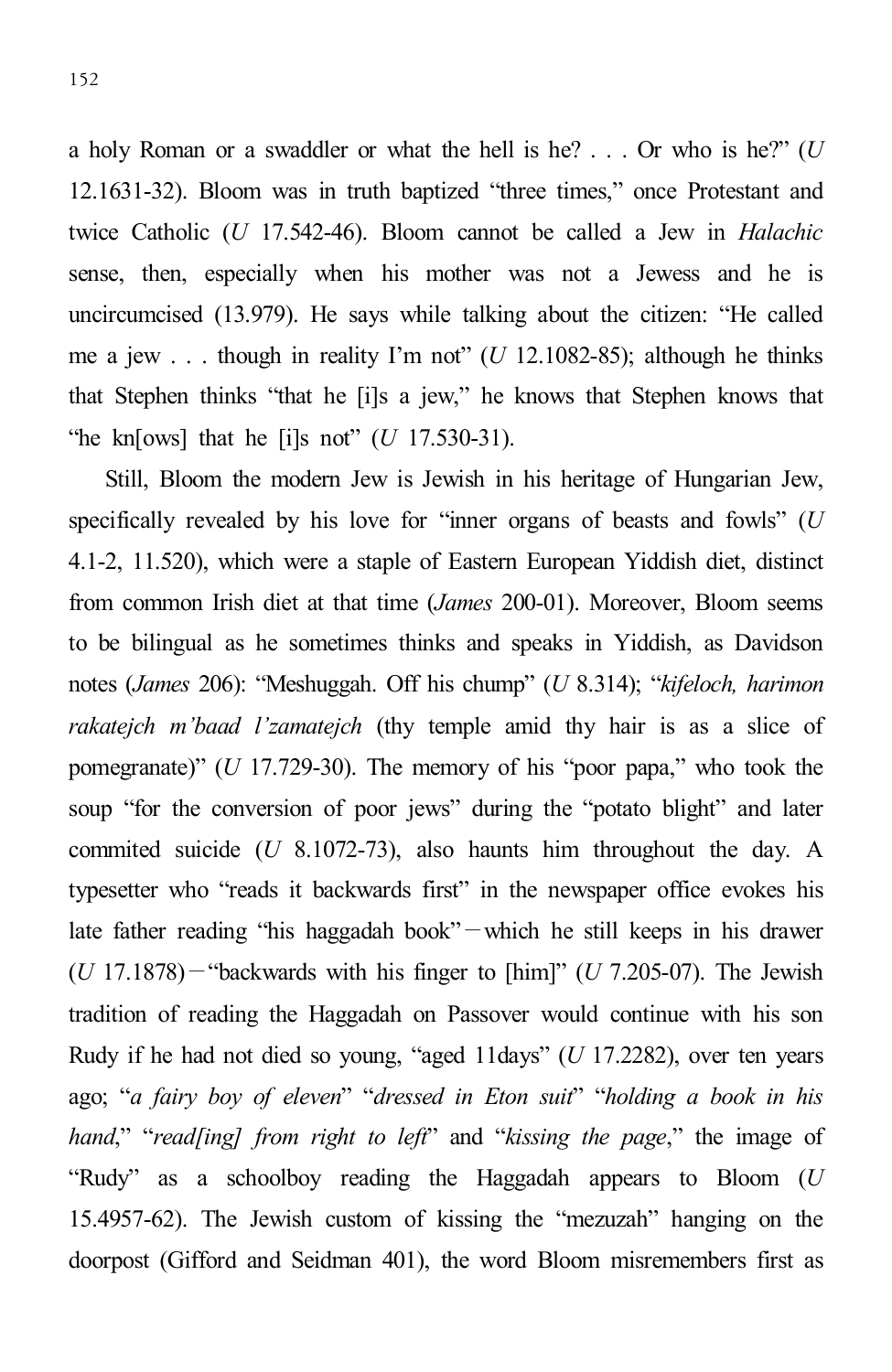"tephillim," something his "poor papa's father had on his door to touch" (*U* 13.1157-58), is followed by Bloom "kiss[ing] [their] halldoor" (*U* 18.1406). Bloom habitually "sleep[s] at the foot of the bed" (*U* 18.1199) 6) and once "slept on the floor half the night naked the way the jews used when somebody dies belonged to them" (*U* 18.1246-47), though the context was different. Therefore, as Molly says, he is "so foreign from the others" (*U* 13.1210), "not Irish enough" (*U* 18.379). Although not a Jew by religion or the Jewish law, Bloom is in ethnicity. In other words, he is a secular Jew assimilated to modern Christian culture, who is nonetheless liable to stereotyping.

# IV. The Anarchist Bloom

It is significant that, as Nietzsche views, many of Jewish stereotypes actually reveal the unique quality of the Jew only as positivity. Particularly, Jewish anti- or sur-nationalism, the assumption of which "anti-Semitism" was propagated on, signifies their multicultural and pacific nature. The Irishmen say, "Why can't a jew love his country like the next fellow?  $-Why$  not? . . . when he's quite sure which country it is" (*U* 12.1628-30), which suggests that the Jew, wherever they reside, belongs to the Promised Land. In truth, it is not that the Jew does not care about the nation, but that they "resent violence and intolerance" any nationalism incurs; Bloom argues, "It's a patent absurdity . . . to hate people because they live round the corner and speak another vernacular, in the next house so to speak" (*U* 16.1099-1103). Bloom, belonging to a race "hated and persecuted," understands that "it's no use . .

<sup>6)</sup> Bloom, like many Jews, seems to avoid sleeping with his feet facing the door, which resembles the position of the dead. See "Sleep Facing the Door" <https://www.aish.com/atr/Sleeping-Facing-the-Door.html>.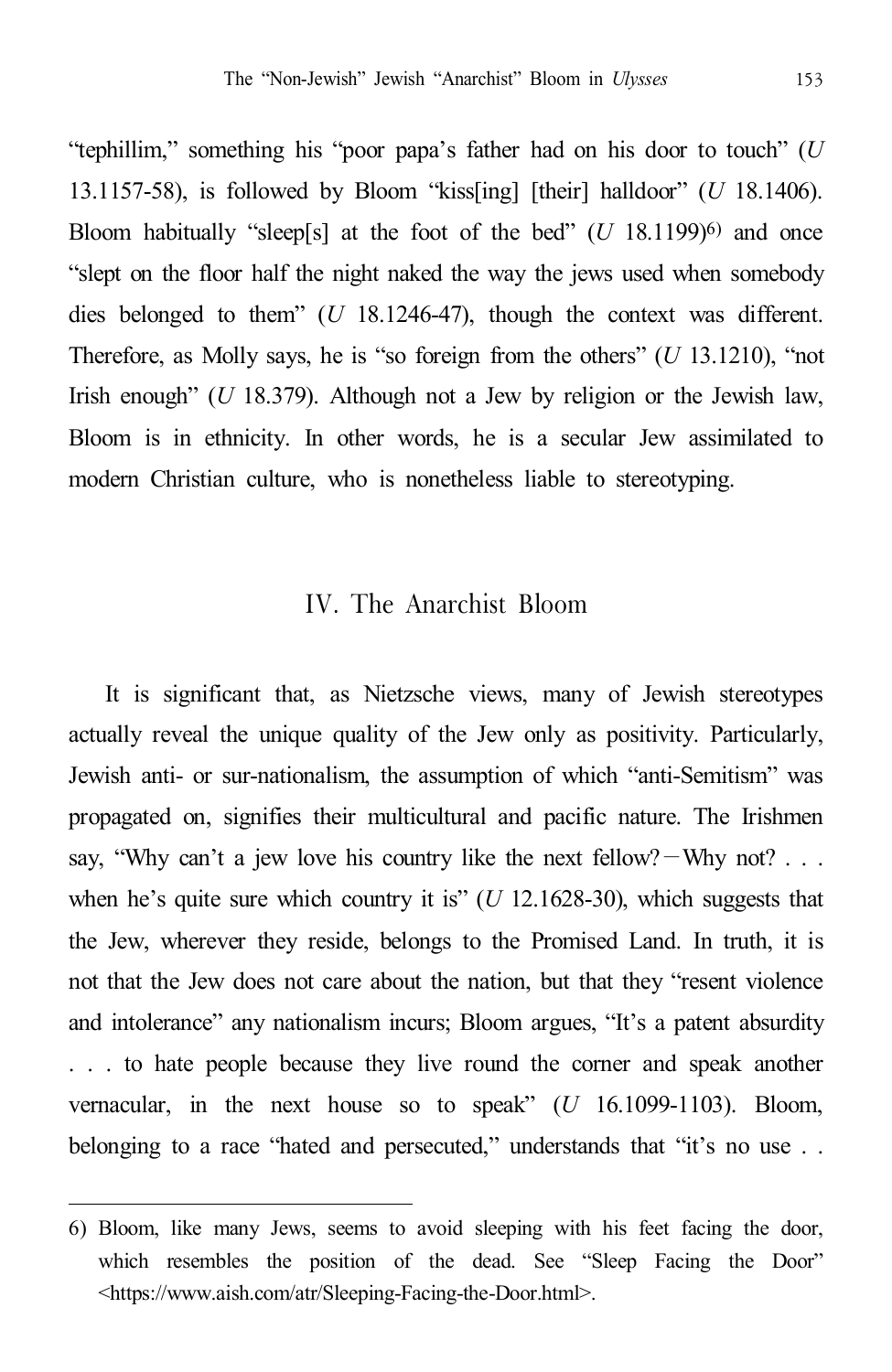. force, hatred, history, all that. That's not life for men and women, insult and hatred . . . it's the very opposite of that that is really life," which is "love" (*U* 12.1467, 1481-85). The Jewish view of life as love, though ridiculed by the citizen's remarks "a new apostle to the gentiles" or "universal love" (12.1489), stands for their friendly or Samaritan attitude that go beyond nationalism, as Bloom helps Stephen "in orthodox Samaritan fashion" (*U* 16.3).

More significantly, the Jew's peace-loving nature connects to their pragmatic mind, which is pejoratively viewed as cunning, and inducing money-related stereotypes such as a usurer and a "born gambler" as noted in *The Times* (qtd. in Knepper 303). Bloom is rumored to have won on the Ascot Gold Cup race throughout *Ulysses*: Bantam Lyons, misunderstanding Bloom as giving him a tip on the race, spreads false information that Bloom has bet on the horse *Throwaway*, a "rank outsider," who turns out to be a "dark horse" (*U* 12.1219, 1557). The misinformation that Bloom has won on *Throwaway* at "twenty to one" (*U* 12.1219, 15.4813), which would result in a "hundred shillings to five on" (*U* 12.1556)—subsequently put "hundred to five" (*U* 12.1761, 1908-09; 15.1149)—is most likely based on the assumption that he is a Jew, a "born gambler." On the other hand, another assumption that Bloom is the "only man in Dublin [who] has it" signifies his capability to be a good merchant (*U* 12.1556-57), in contrast to all other Dubliners who lose and are "bad merchant[s]" (16.738). In fact, Bloom recognizes that "all those wretched quarrels" are "very largely a question of the money question which was at the back of everything greed and jealousy" (*U* 16.1111-15), as the nationalist idea behind anti-Semitism was essentially caused by the employment challenge posed by the increasing number of Jewish immigrants. Simultaneously, however, the Jew's inclination to seek material well-being is associated with their peacemaking character, as Bloom tries to help Dignam's widow get paid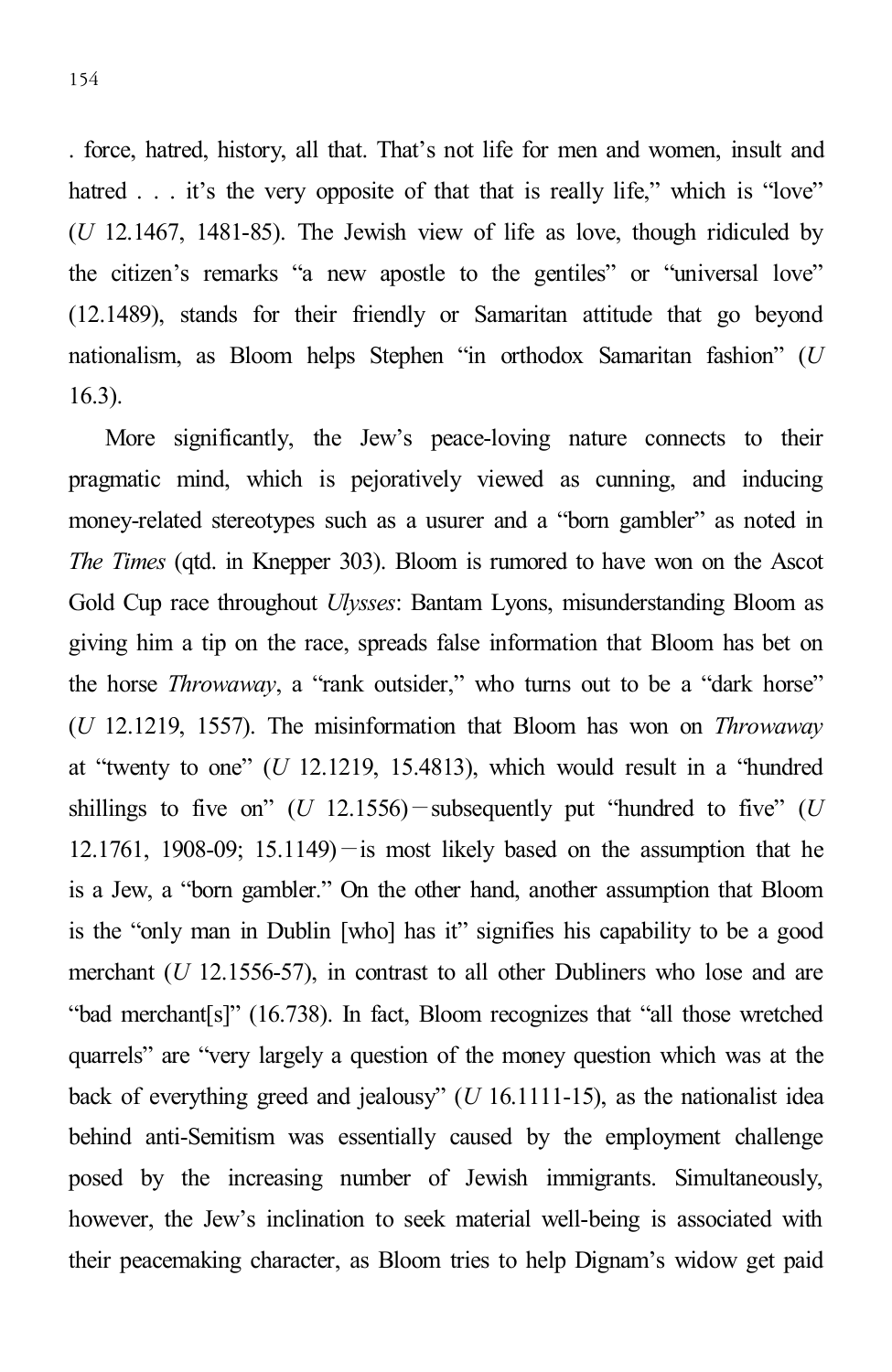the insurance "money" by "those Scottish Widows" (*U* 13.1227), and "take[s] care of" the drunken Stephen's money not to "pay more" or squander what little he has left (*U* 15.3601-02). Bloom is thus a responsible family man, as Molly acknowledges, who "has sense enough not to squander every penny piece he earns down their gullets and looks after his wife and family" (*U* 18.1277-79), unlike the Irishman, like Simon Dedalus, who spends money "for a shave for the funeral" while his children starve (*U* 10.699). Bloom duly thinks it would be "more sensible to spend the money on some charity" (*U* 6.930) than on the coffin and the "corpse" the Irish "extraordinar[ily]" take their "interest" in  $(U \t 6.14)$ .

In this regard, Joyce was influenced by the socialist historian Guglielmo Ferrero's view of Jews, along with Weininger's and Nietzsche's discussed earlier. In his book *L'Europa giovane* (1897), Ferrero argued that "Jews had a 'messianic conscience'" which led to their passion for "either socialism or anarchism" as "their solution for the redemption of humanity" (Reizbaum 31). Joyce's interest in Ferrero and socialism is revealed in his letter in 1906: "The most arrogant statement made by Israel so far, [Ferrero] says, not excluding the gospel of Jesus, is Marx's proclamation that socialism is a fulfillment of a natural law. In considering Jews he slips in Jesus" (*SL* 128). This observation of Ferrero evokes Bloom's "soft answer" to the citizen, a "bite from a sheep" (*U* 16.1085, 1640), which lists well-known "non-Jewish Jews" as Davidson notes (*James* 219), including Marx—though Mercadante seemingly mistakenly (Gifford and Seidman 378)—and Jesus slipped in: "Mendelssohn was a jew and Karl Marx . . . the Saviour was a jew. . . . Your God was a jew. Christ was a jew like me" (*U* 12.1804-09). Ferrero's theory of Jewish messianism, based on "the ethical spirit, the passion for moral criticism of society and for the vivisection of its lies" (qtd. in Reizbaum 31), is also detectable in the citizen's mocking Bloom as "the new Messiah for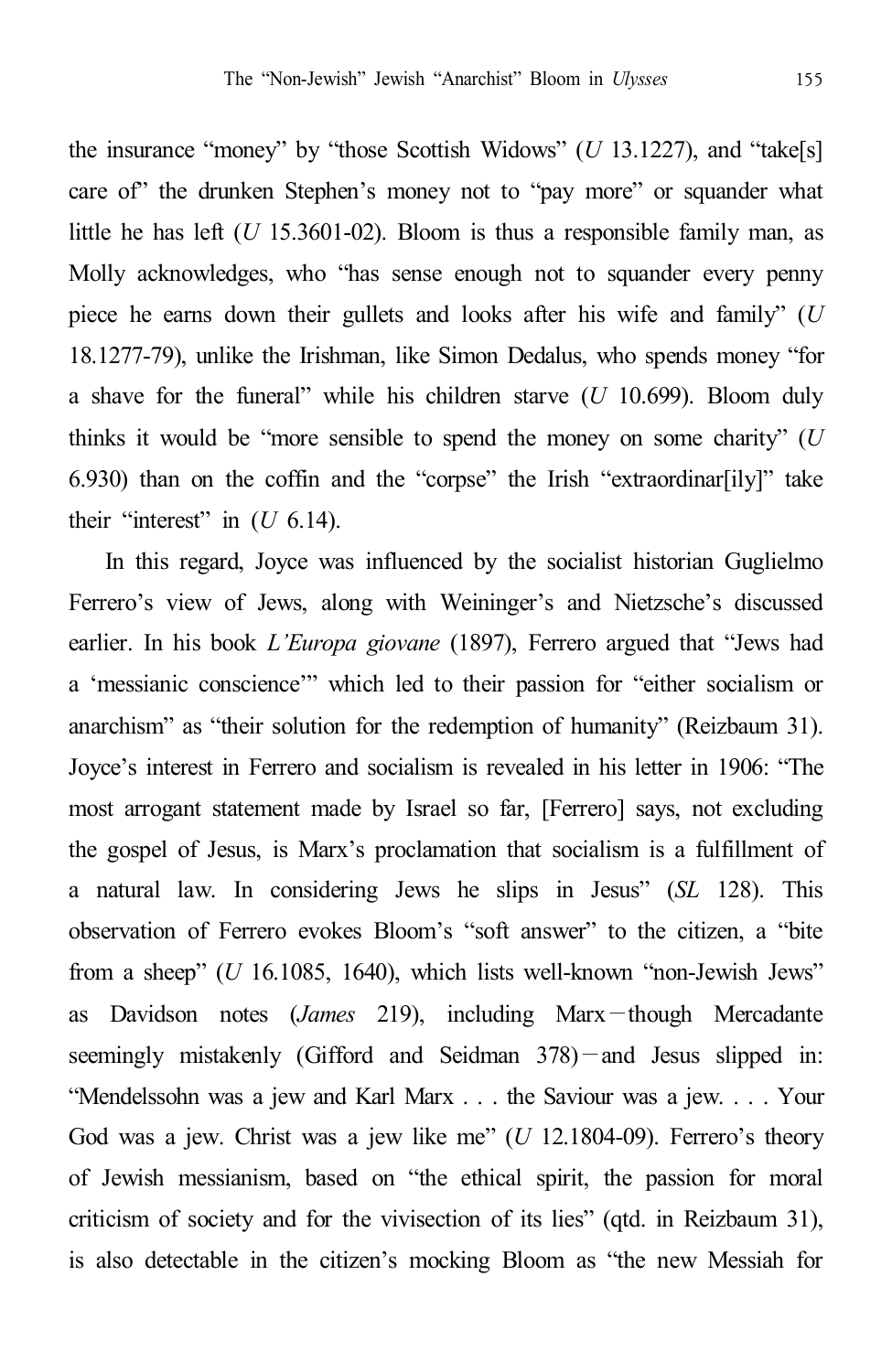Ireland" (*U* 12.1642), the parody of Bloom's escaping his attack as "Bloom Elijah" "ascend<sup>[ing]</sup> to heaven" ( $U$  12.1910-16), or the fantasy of "the new Bloomusalem in the Nova Hibernia" (*U* 15.1544-45).

As for Jewish inclination for socialism or anarchism, it is in fact revealed in the Zionist's claim that Zionism was founded on "cooperative colonization, the nationalization of the soil, [and] the equalization of political and social rights for women"; it was "an economic-social movement" which aimed at "a Palestine that will be a more socially just society than Europe," a society "which, perceived by the Hebrew prophets, has been scientifically formulated in our day by the Jew, Karl Marx" (qtd. in Davidson, "'Still'" 382). Such egalitarianism is echoed by Bloom, envisaged as "the world's greatest reformer," advocating what may be "a parody of Herzl's vision of a future Palestine" ("'Still'" 389): "Union of all, jew, moslem and gentile. Three acres and a cow for all children of nature. . . . Compulsary manual labour for all . . . universal brotherhood. No more patriotism of barspongers and dropsical imposters. Free money, free rent, free love and a free lay church in a free lay state" (*U* 15.1459, 1686-93). Bloom's emphasis on freedom connects to the fundamentals of anarchism, especially as he is taken for an "anarchist" (*U* 15.1156), which were argued by Pierre-Joseph Prudhon; the "first man willingly to claim the title of anarchist," defining "property [a]s theft" in his work *What Is Property?* in 1840 (Woodcock 11), Prudhon declared: "Liberty is the mother, not the daughter, of order" (qtd. in Zarakol 2323).

Anarchism, advocating "the replacement of the authoritarian state by some form of nongovernmental cooperation between free individuals," emerged in the late 1870s within the socialist movement after "the split in the First International" between the followers of Michael Bakunin, a Russian activist and follower of Prudhon, and those of Marx (Woodcock 13). Anarchism or anarchist socialism, represented by Bakunin and Peter Kropotkin, another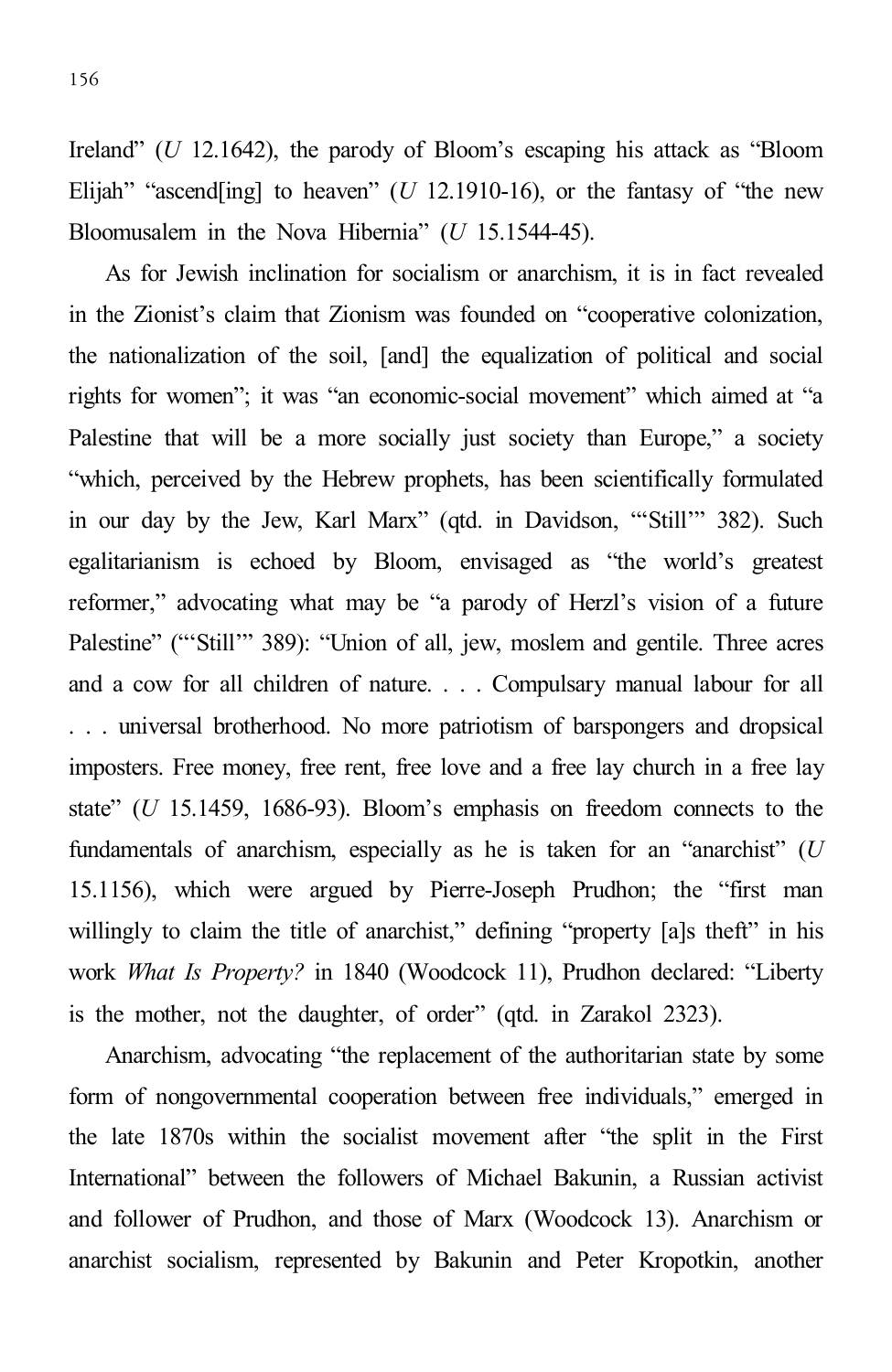Russian influenced by Bakunin and the "most influential anarchist thinker" in late nineteenth-century Britain (Shpayer-Makov), "rejected the authority of *all* states over the 'individual'," "emphasiz[ing] liberty" instead (Zarakol 2331). Opposed to Marxists who supported the proletarian dictatorship, anarchists supported that "social revolution must lead to the abolition of all classes" (Woodcock 31). In this respect, Bloom has a strong inclination for anarchist socialism. He "desired to amend many social conditions, the product of inequality and avarice and international animosity" (*U* 17.990-92), and adhered to "the collective and national economic programme" (*U* 17.1646-47), "going a step farther than Michael Davitt" as a "backtothelander" (*U* 16.1592-93). However, he is skeptical of Marxist socialism: "Everyone according to his needs or everyone according to his deeds" (*U* 16.247).

Inevitably, anarchism, though with many variations—including Tolstoyan non-resistance communalism—rejecting the principle of authority in favor of individual choice, embraced violence as a means of social change. No matter how reluctant, anarchists in the 1881 international congress accepted violence, which was inherent in the anarchist claim such as Prudhon's "I destroy and I build up" or Bakunin's "The passion for destruction is also a creative passion" (qtd. in Woodcock 14); terrorist tactics as 'propaganda by deed' submerged anarchism thereafter.<sup>7)</sup> It is not surprising in this context that the anarchist, depicted as characteristic of "violence, evil intentions, and conspiracy," was stigmatized as "society's enemy in every respect" (Shpayer-Makov 501). The negative image of anarchism was so prevalent and secured that some anarchists fearing the association adopted other titles, such as "international revolutionary" or "free socialist," and some individuals and groups used the title anarchist "as a scare tactic" against their enemies, such

<sup>7)</sup> See Kil's review of the development of anarchist activities at the turn of the century in "The Sham and the Fanatic" (486-87).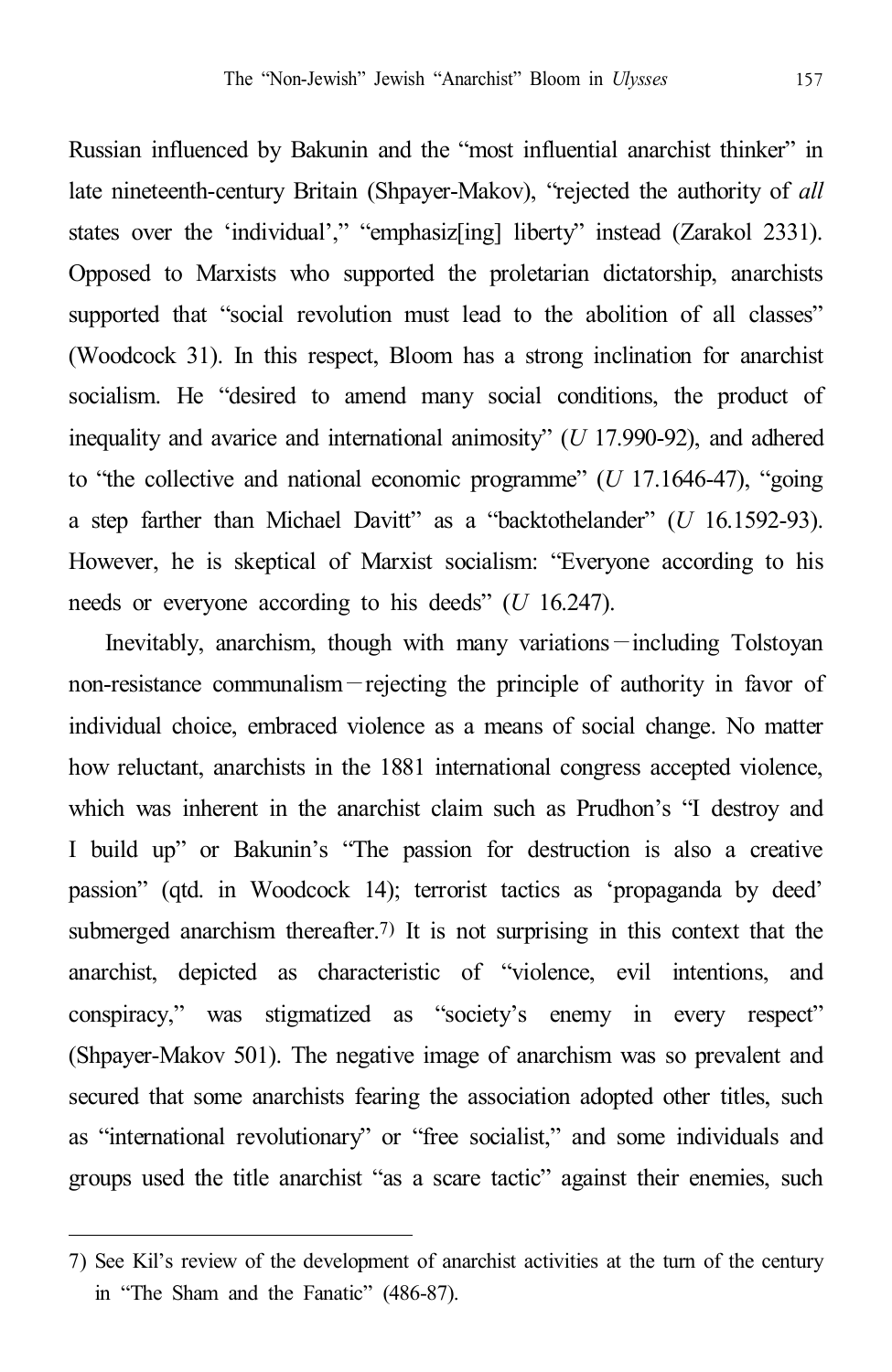as immigrant Jews (Shpayer-Makov 511, 514). The Jews, resented as the "terrible economic competitor" or "the 'fittest' person to survive in trade competition" (qtd. in Knepper 298), were the "primary racial other" in turn-of-the-century Britain where other ethnic groups were comparatively few (Linett 251). The Royal Commission on Alien Immigration reported in 1903 "the large component of 'criminals, anarchists, prostitutes and persons of bad character' in the immigrant community," "assum[ing] their Jewishness" (Shpayer-Makov 515). Especially, the Greenwich Park bomb explosion in 1894—the only anarchist-related activity incurring a fatality in late Victorian Britain—on which Joseph Conrad's *The Secret Agent* was based, was presumed to have been plotted by the Jewish anarchist or *agent provocateur* Samuel, fictionalized as Verloc in the novel. The incident, which exploded only the bomb carrier, further contributed to the image "Jacob the Anarchist" as well as "Jacob the Ripper," the Jew as the "invisible hand of anarchism" (Knepper 304-06, 311). No doubt, Bloom of Hungarian Jewish descent is called an "anarchist," a "wellknown dynamitard" carrying "the bomb," "infernal machine with a time fuse"  $(U 15.1156-59, 1197-99)$ . Bloom, the Jewish anarchist, is the "archconspirator of the age," "anythingarian seeking to overthrow our holy faith" (*U* 15.855, 1712-13). In a word, he is "a public nuisance to the citizens of Dublin" (*U* 15.1159-60).

Significantly however, "anarchist," like other Jewish stereotypes examined earlier, betrays certain truths or messianic qualities about the Jewish Bloom. Anarchism is conceived with the "deeply moralist element" which idealizes "poverty" that is distinct from "pauperism," the "sufficiency that will allow men to be free," which makes anarchism "much more than a mere political doctrine" (Woodcock 28), not to mention a terrorist ideology. Although anarchists who reject conventional moralities are reluctant to highlight it, the aesthetic emphasis on poverty as the "ideal human state," in which men are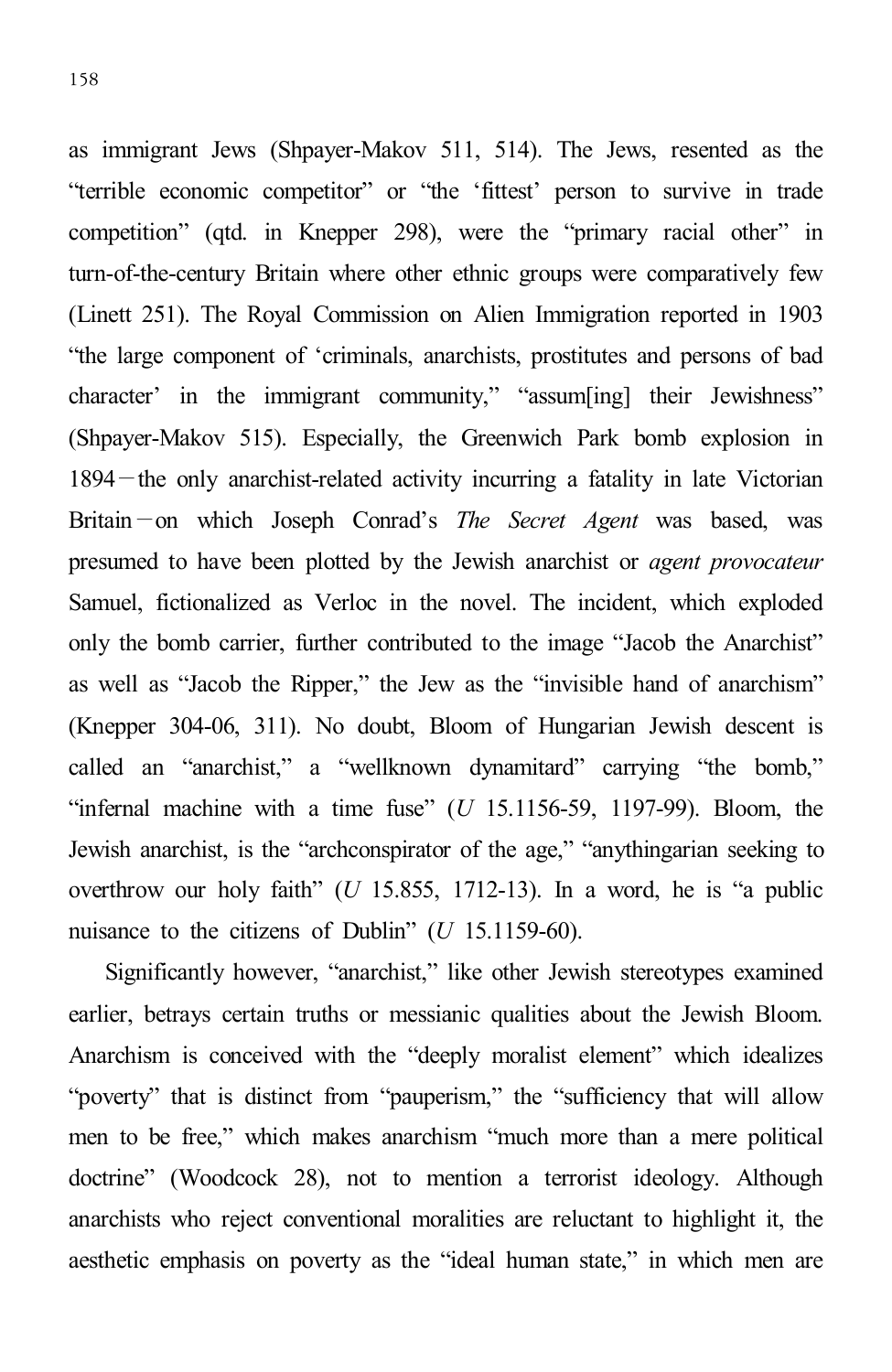"most free" (Woodcock 28), is consistent with the anarchist philosophy emphasizing liberty. Bloom's support of "everyone" of "all creeds and classes *pro rata* having a comfortable tidysized income," which "would be provocative of friendlier intercourse between man and man" as "most free" individuals (*U* 16.1133-37), hints at his idealistic anarchist quality. In fact, the "more idealistic aspects of anarchism" as "the quest for justice, truth, equality, and rebellion 'against the privileged and pampered class,'" were defended by the "widely circulated Sunday journal *Reynold's Newspaper*" (Shpayer-Makov 502), which appears in "The Boarding House": Mr. Doran "still" buys the radicallyinclined Sunday paper "every week" while mostly living "a regular life" (*D* 64), just as Bloom occasionally harbors "all kinds of Utopian plans" (*U* 16.1652).

Yet another implication is evoked by the title "anarchist" attributed to Bloom, in addition to the Jew as the enemy of society and as the idealist, moralist or messiah, which relates back to Jewish pragmatism. The Jewish "anarchist" meant literally the "anarchist" who worked for "wide scale changes in Jewish life" at the turn of the century, that is, a "pragmatic" anarchist making efforts "to improve [their] circumstances"; "schools established by anarchists" offered the impoverished Jews "alternatives" to traditional instruction given by rabbis (Knepper 301). In this respect, the Jewish anarchist had a "contradictory image" as the embodiment of "*the* anarchist threat" discussed earlier and simultaneously as a "hard worker and moderate drinker" (Knepper 303, 304). Bloom is said to be a "decent quiet man" who has "never once" been seen "over the line" at the pub (*U* 8.976-77), which is gossiped again at another pub  $(U 12.435-37)$ ; he is thus always "in complete possession of his faculties" (*U* 16.61). A hard-working Jewish anarchist, Bloom lectures that "room for improvement all round there certainly is" "with a little goodwill all round"; "A revolution must come on the due installments plan" without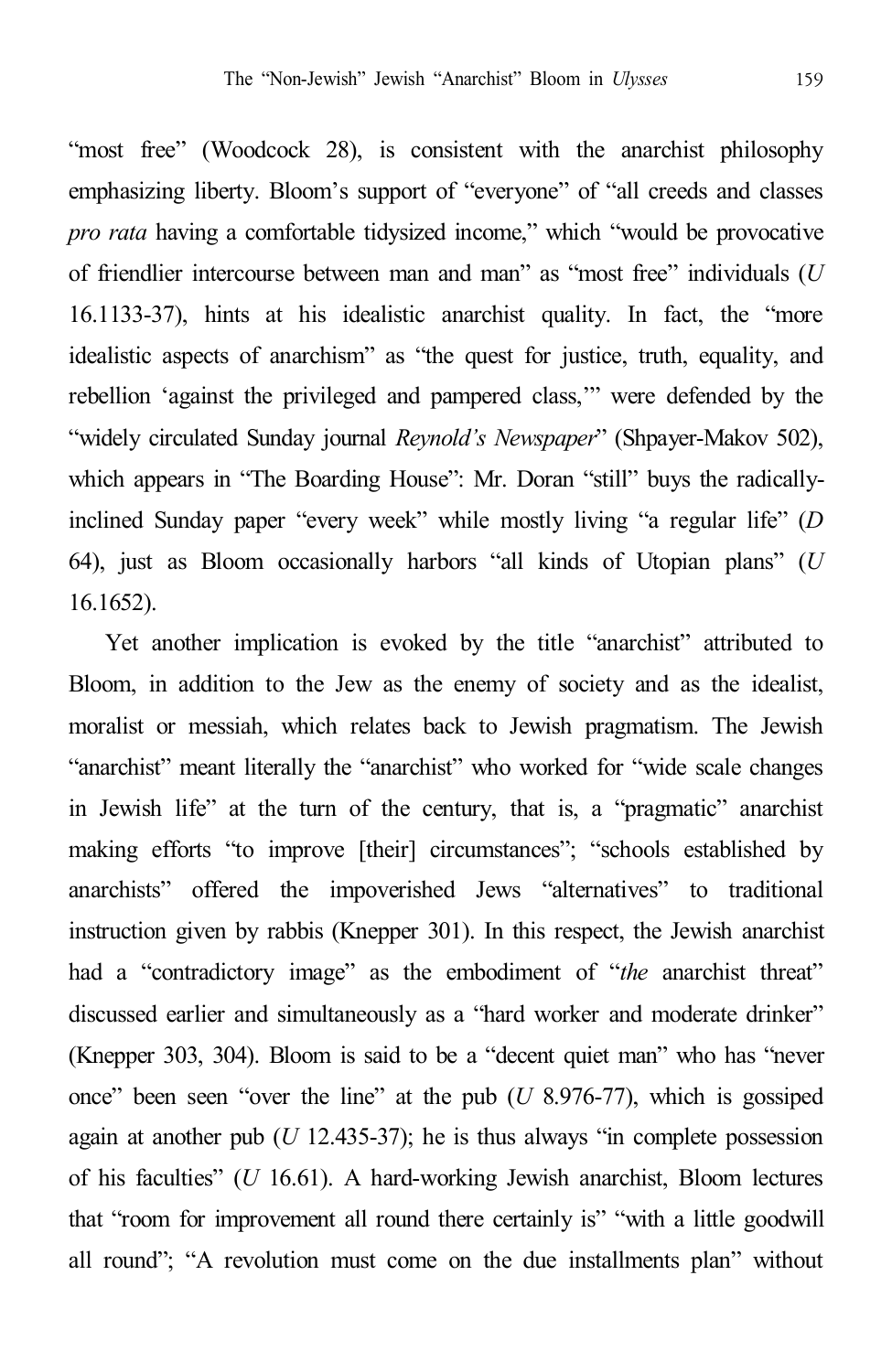resorting to "violence and intolerance" (*U* 16.1096-1101). Therefore, Bloom the Jewish anarchist is a "safe man" who has "been known to put his hand down too to help a fellow" (*U* 8.982-84). He is indeed "a man like Ireland wants" (*U* 15.1540).

### V. Conclusion

The assimilated Jewish anarchist Bloom as the man Ireland needs—the ideal Irishman—is additionally revealed in two respects: first, the anarchist was the image attributed to the Irish as well as the Jewish, and second, Bloom does not support Zionism after all. The Irish were seen as anarchists because Ireland was assumed to be in the state of "anarchy," which "called for British supervision" (Shpayer-Makov 493). Particularly, the "Fenians," the radical Irish nationalists, were identified or confused with "anarchists" as "anarchism and the Irish separatist cause" were "often mentioned in the same breath" in the newspapers such as *Spectator* and *The Times* (Shpayer-Makov 492, 514). Besides, the London "anarchists" were watched by the same division of police organization established to oversee "extreme Irish nationalists" (Knepper 307). The anarchist Bloom, who shares the same negative image imposed on the Irish, is thus identifiable as the Irish.

As to Zionism, the Jewish anarchist Bloom may well sympathize with but eventually rejects the social experiment to build a Palestine founded on the liberal conception of freedoms, as he burns the "Agendath" pamphlet kept all day in his pocket. In fact, Zionism was a deeply controversial issue, with which Joyce was knowledgeable, dividing the Triestine Jews into Zionists, a-Zionists, and anti-Zionists, one half of the last belonging to "orthodox Jews" ("'Still'" 381). The "majority of urban Jews" were a-Zionists, believing that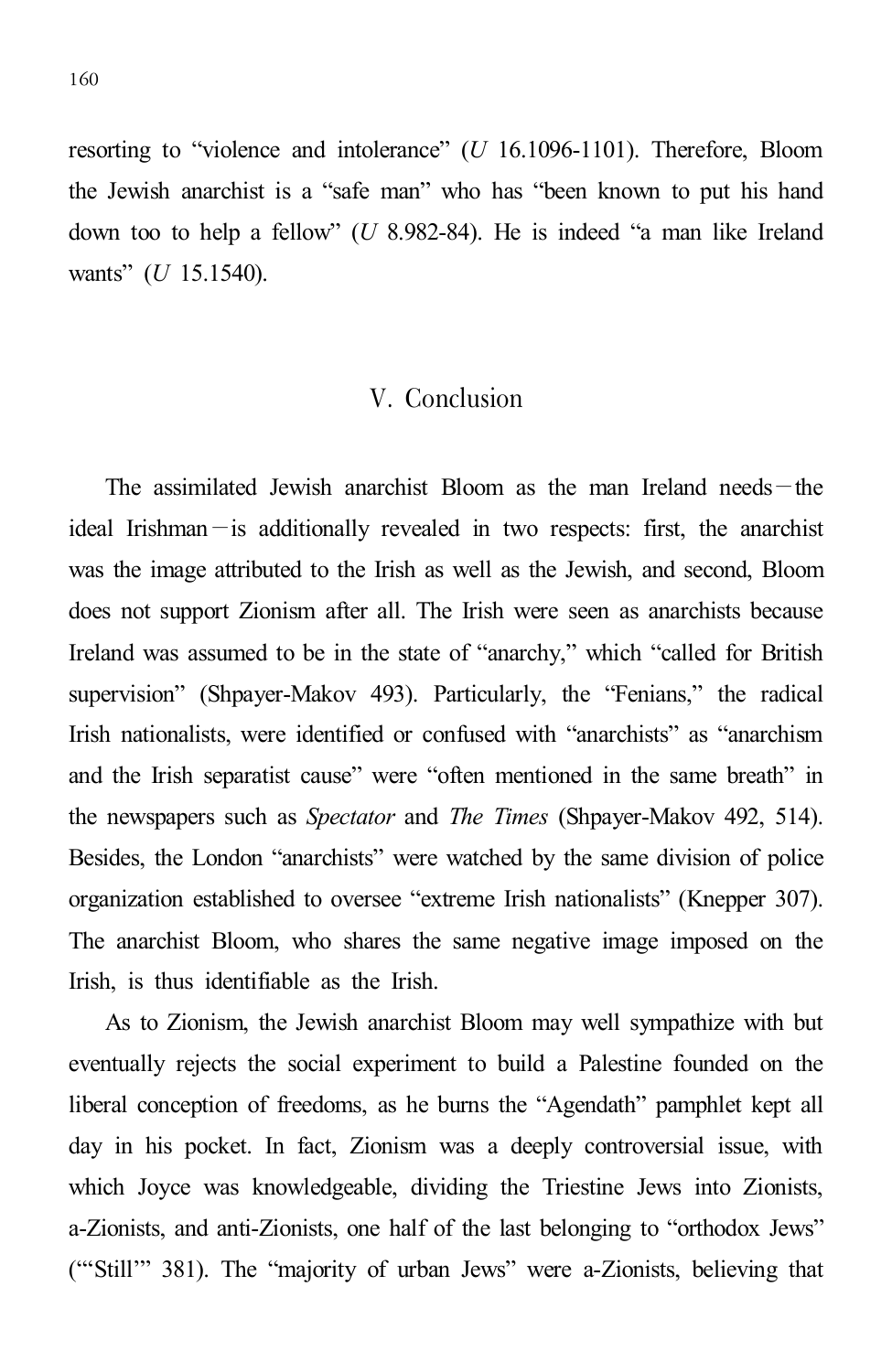"the social justice of liberal humanism would eventually remake Europe" into a place where Jews were not treated differently due to ethnicity ("Why" 703). Bloom appears to be interested in the advertisement of "the model farm" in Palestine found at Dlugacz's, although it is envisioned as "a barren land, bare waste" (*U* 4.154, 219); "Agendath is a waste land" (*U* 14.1086). 8) He carries the prospectus on him all day, accidentally "t[aking] out, read[ing] unfolded," and "thrust[ing] back quick Agendath" (*U* 8.1183-86), until finally destroying it after midnight. Moreover, he sings "the anthem of the Zionist movement" (*U* 17.763-64; Gifford and Seidman 579), though incomplete. It can be said, then, that Bloom supports Zionism as an anarchist idea championing liberty, while considering its feasibility a "*possibility*" rather than a "*probability*" ("'Still'" 386), as he muses about it: "Nothing doing. Still an idea behind it" (*U* 4.200). That Bloom turns his back on the Israelite state-forming movement, therefore, makes his nation "Ireland," as he believes, despite the citizen's sarcastic cry: "Three cheers for Israel!" (*U* 12.1431, 1791).

From this perspective, it is Bloom's Jewish pragmatic or assimilating faculty that qualifies him for the ideal Irish, keeping his socialist or anarchist inclination under control, preventing him from becoming an international revolutionary or an enthusiastic Zionist as Dlugacz appears to be. "Imbued with the proper spirit," the "practical" Bloom is able to recognize and adapt to reality as it is (*U* 16.1124-25), as he repeatedly reminds himself, "Well, I am here now. Yes, I am here now" (*U* 4.232-33). Yet the anarchist ideal of freedom is kept up the assimilated Jew's sleeve, which is indispensable for the prejudiced, oppressed, colonized Irish as well. Bloom's belief in "life" free from "force, hatred, history," which is equivalent to the anarchist's ideal

<sup>8)</sup> Joyce most likely "encountered the advertisement of Agudath Netaim"—seemingly misspelled or misremembered as "Agendath Netaim"—"the Turkish-based planting company selling land in Palestine" in a journal published by the World Zionist Organization which Herzl founded in 1897 (Reizbaum 21).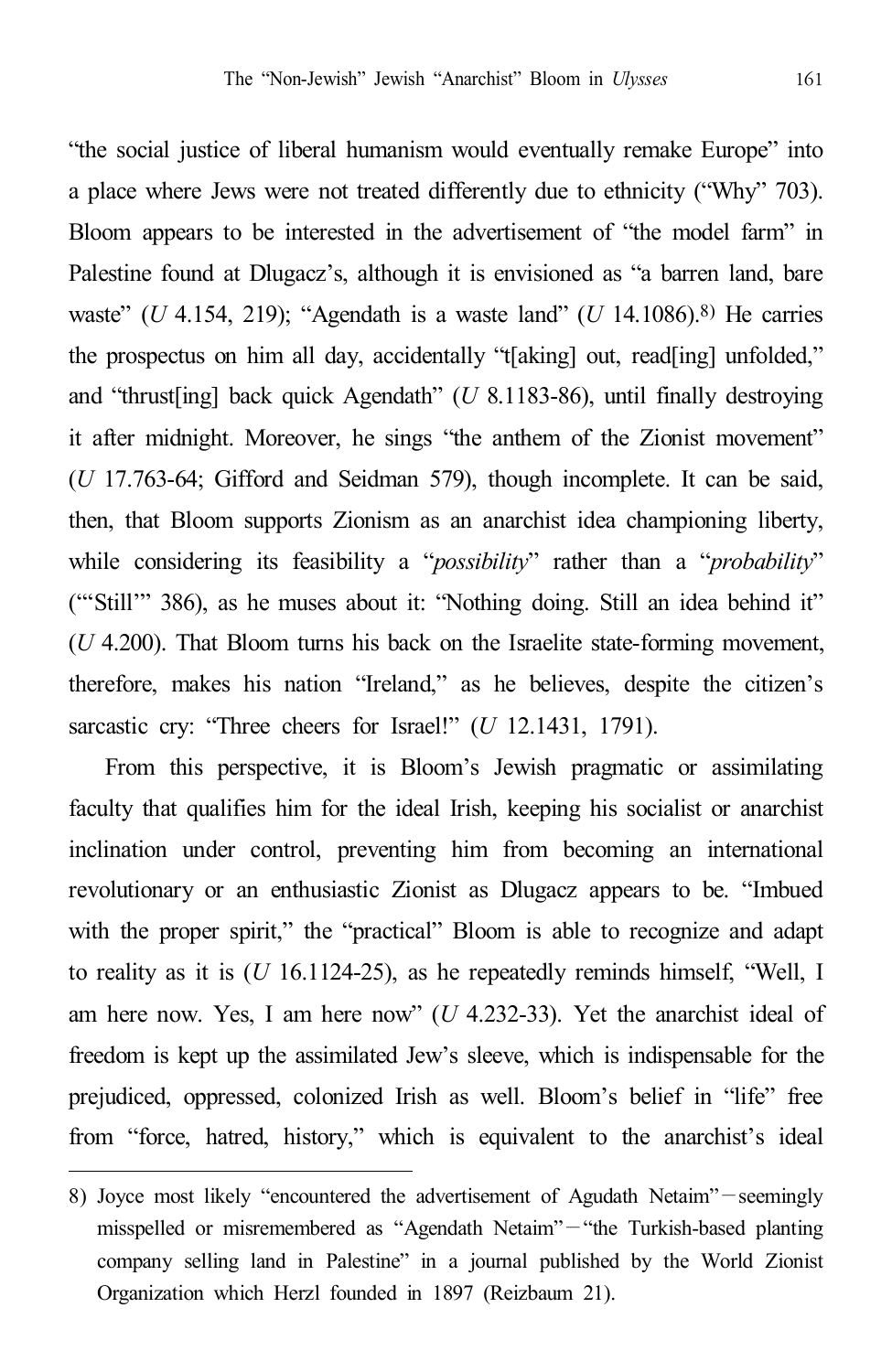human state, is what is most necessary for the Irish, suffering from the death-like colonial paralysis: "In the midst of death we are in life" (*U* 6.759). (Yeungnam University)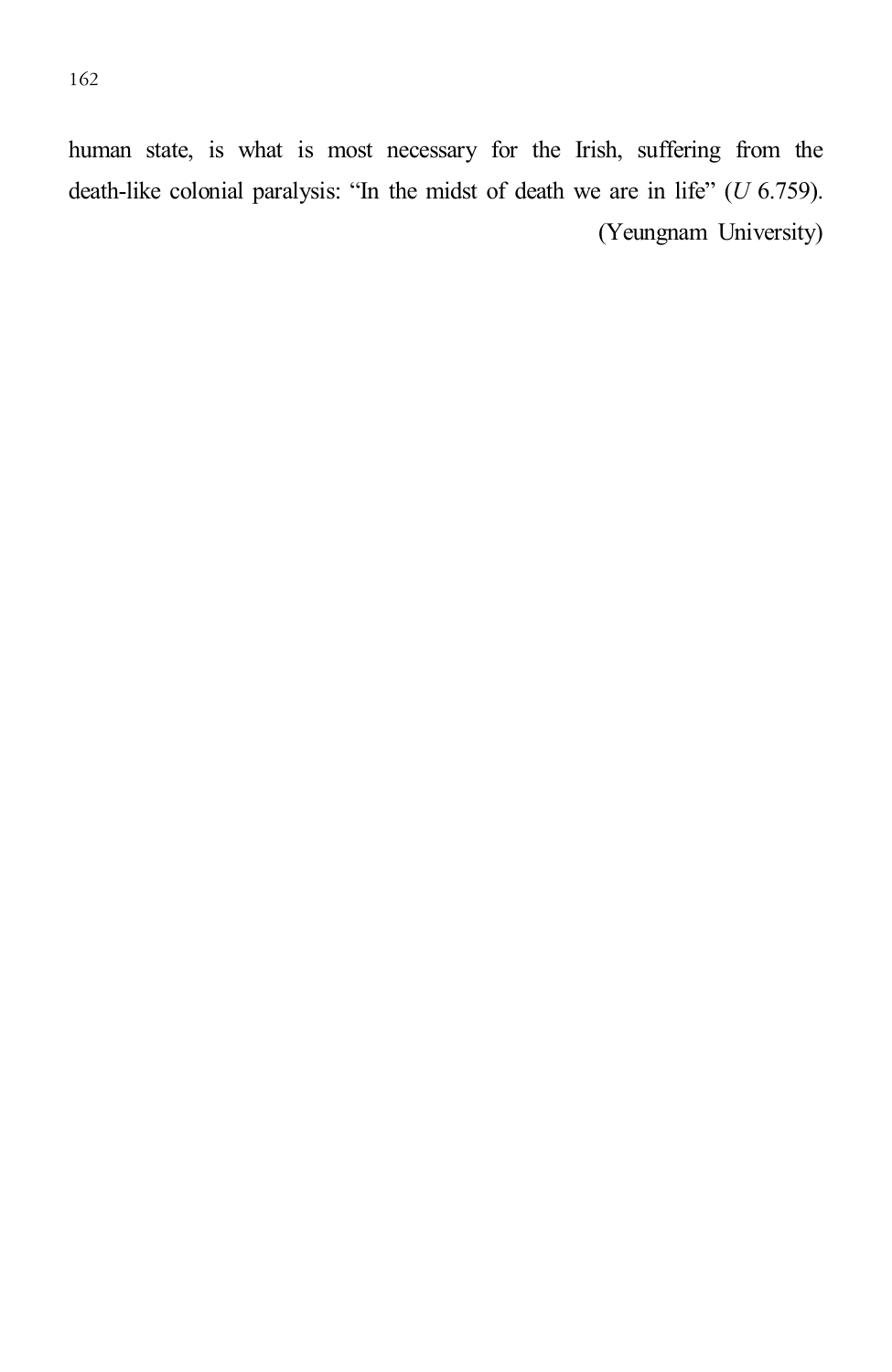#### Works Cited

- Bender, Abbey. "The Language of the Outlaw: A Clarification." *JJQ*, vol. 44, no. 4, 2007, pp. 807-12.
- Casement, Roger. "The Language of the Outlaw." 1906. *New England Review*, vol. 25, nos. 1/2, 2004, pp. 155-58.
- Cheyette, Bryan. *Constructions of 'the Jew' in English Literature and Society: Racial Representations, 1875-1945*. Cambridge UP, 1995.
- Davidson, Neil. *James Joyce,* Ulysses*, and the Construction of Jewish Identity: Culture, Biography, and "The Jew" in Modernist Europe*. Cambridge UP, 1996.
- ---. "'Still an Idea behind It': Trieste, Jewishness, and Zionism in *Ulysses*." *JJQ*, vol. 38, nos. 3/4, 2001, pp. 373-94.
- ---. "Why Bloom Is Not 'Frum,' or Jewishness and Postcolonialism in *Ulysses*" *JJQ*, vol. 39, no. 4, 2002, pp. 679-716.
- Gifford, Don, and Robert J. Seidman. Ulysses *Annotated: Notes for James Joyce's* Ulysses. 1974. UP of Michigan, 1995.
- Joyce, James. *Dubliners*. Penguin, 1956.
- ---. *Selected Letters of James Joyce,* edited by Richard Ellmann. Farber and Farber, 1975.
- ---. *Ulysses*. Random. 1986.
- Kiberd, Declan. *Inventing Ireland: The Literature of the Modern Nation*. Harvard UP, 1995.
- Kil, Hye Ryoung. "A Broader Nationalism in 'Cyclops': Joyce's Bloom and Casement." *James Joyce Journal*, vol. 19, no. 2, 2013, pp. 5-28.
- ---. "The Sham and the Fanatic: Conrad's Anarchists in 'Ironic,' 'Desperate,' and *Simple* Tales." *Journal of English Language and Literature*, vol. 66, no. 3, 2020, pp. 483-502.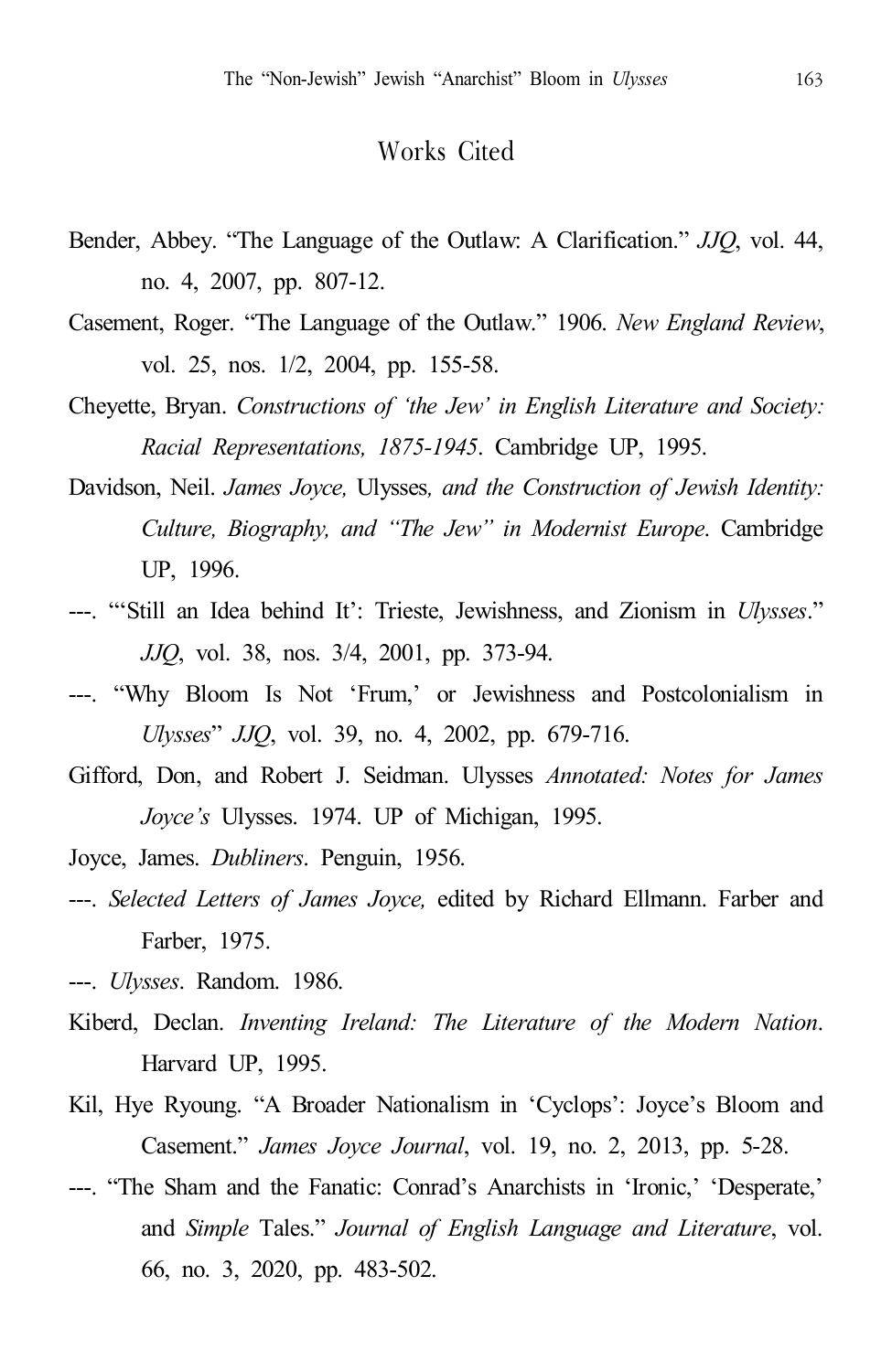- Knepper, Paul. "The Other Invisible Hand: Jews and Anarchists in London before the First World War." *Jewish History*, vol. 22, 2008, pp. 292-315.
- Levitt, Morton P. "'The Greatest Jew of All': James Joyce, Leopold Bloom and the Modernist Archetype." *Papers on Joyce*, vols. 10/11, 2005, pp. 143-62.
- Linett, Maren. "Introduction: Modernism's Jew/Jewish Modernisms." *Modern Fiction Studies*, vol. 51, no. 2, 2005, pp. 249-57.
- Maley, Willy. "'Kilt by Kelt Shell Kithagain with Kinagain': Joyce and Scotland." *Semicolonial Joyce*, edited by Derek Attridge and Marjorie Howes, Cambridge UP, 2000, pp. 201-18.
- Nadel, Ira Bruce. "Joyce and the Jews." *Modern Judaism*, vol. 6, no. 3, 1986, pp. 301-10.
- Ó Gráda, Cormac. "Lost in Little Jerusalem: Leopold Bloom and Irish Jewry." *Journal of Modern Literature*, vol. 27, no. 4, 2004, pp. 17-26.
- Reizbaum, Marilyn. *James Joyce's Judaic Other*. Stanford UP, 1999.
- Shpayer-Makov, Haia. "Anarchism in British Public Opinion 1880-1914." *Victorian Studies*, vol. 31, no. 4, 1988, pp. 487-516.
- Zarakol, Ayse. "What Makes Terrorism Modern? Terrorism, Legitimacy, and the International System." *Review of International Studies*, vol. 37, no. 5, 2011, pp. 2311-36.
- Woodcock, George. *Anarchism: A History of Libertarian Ideas and Movements*. Meridian, 1962.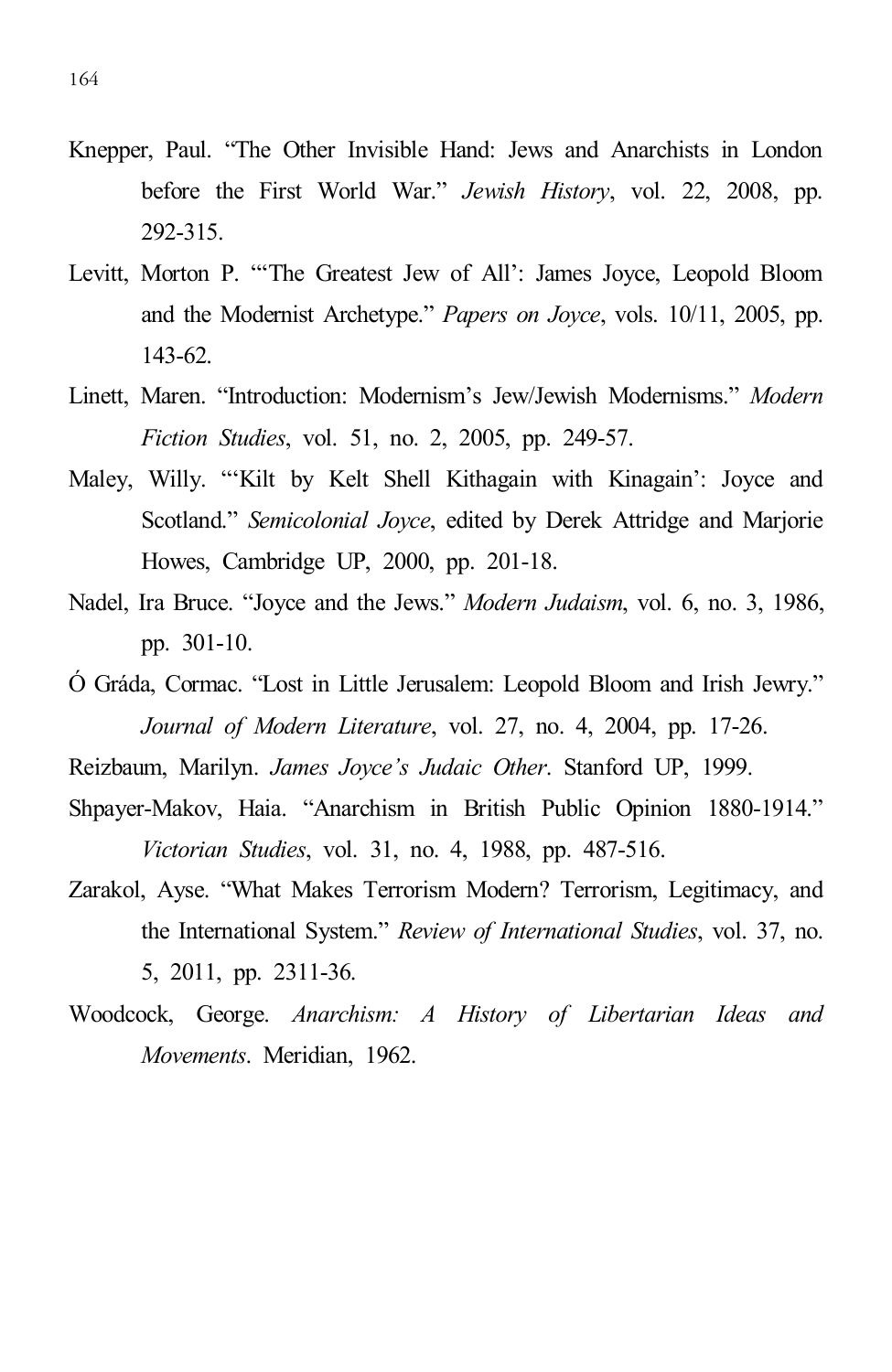#### **Abstract**

# The "Non-Jewish" Jewish "Anarchist" Bloom in *Ulysses*: The Ideal Irishman

Hye Ryoung Kil

This essay examines the protagonist Bloom's non-*Halachic* Jewishness, specifically the anarchist inclination, as the ideal Irish identity. Bloom represents the modern European Jew, assimilated to Christian culture, thus technically "non-Jewish Jew." The assimilated Jew Bloom is endowed with survival qualities, such as multicultural, pacific, and pragmatic thinking, which are negatively defined as a-national, feminine, and profit-loving nature, respectively. Capable of surviving the nationalist and racist Europe, Bloom is suggested as the ideal Irish, similarly suffering cultural and racial prejudices under British rule.

One of the stereotypes assigned to the Jew was a criminal, particularly an anarchist, image which represented violence and conspiracy. While the anarchist acquired an evil reputation as the enemy of society, given the terrorist activity carried out throughout Europe at the turn of the twentieth century, the fundamental principle of anarchism stands for liberty, rejecting all authorities. The Jew, inclined to have a "messianic" conscience, was a socialist or an anarchist in disposition according to Joyce's reading of the socialist historian Ferrero. Bloom's belief in "life" as "love," free from violence and intolerance, reveals him as the assimilated Jewish anarchist who dreams of a free community founded on voluntary activities of free individuals. Furthermore, with his pragmatism, which eventually leads him to reject the Zionist movement, Bloom's peaceful anarchist tendency renders him desirable